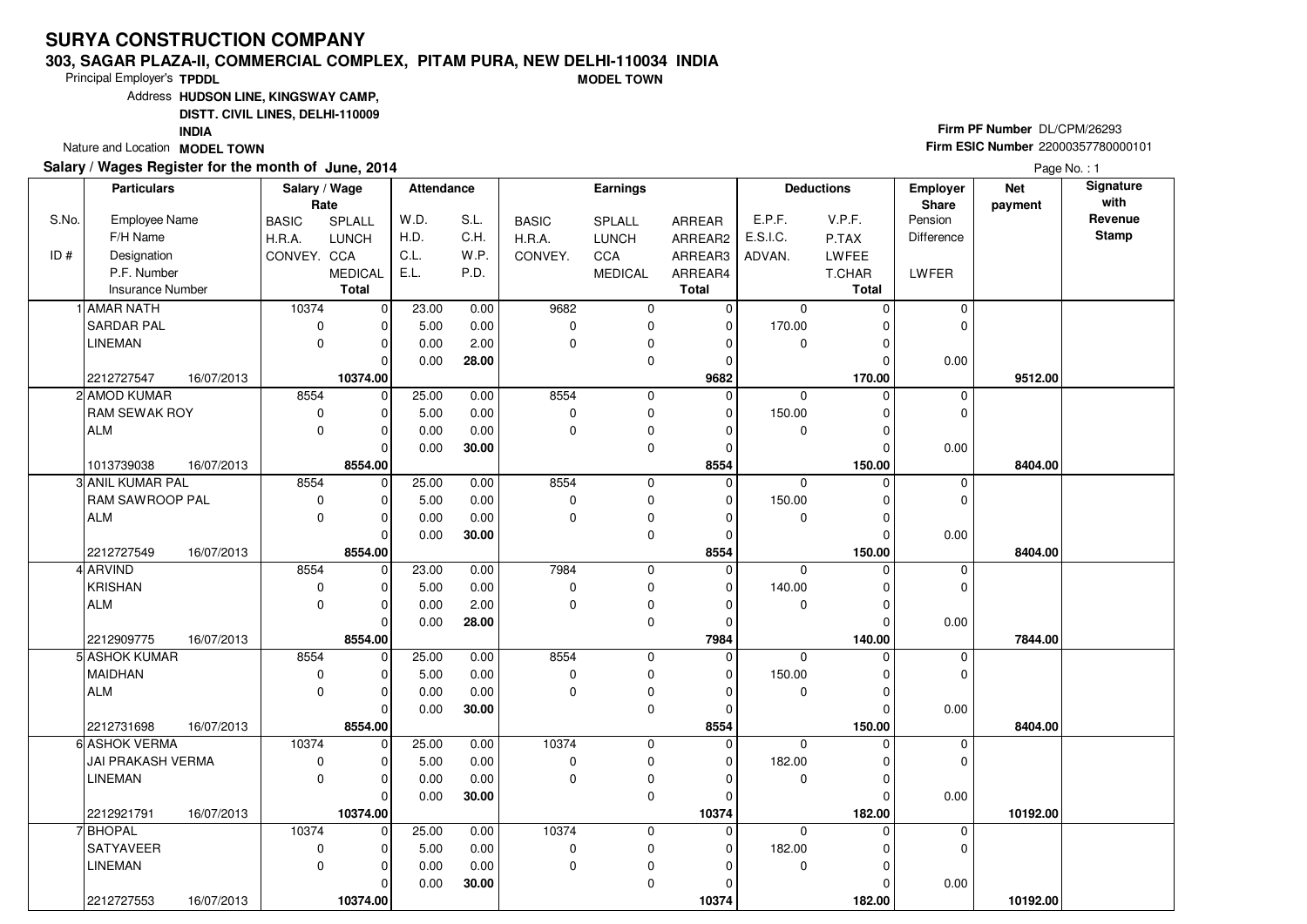#### **303, SAGAR PLAZA-II, COMMERCIAL COMPLEX, PITAM PURA, NEW DELHI-110034 INDIAMODEL TOWN**

Principal Employer's**TPDDL**

Address**HUDSON LINE, KINGSWAY CAMP,**

**DISTT. CIVIL LINES, DELHI-110009**

**INDIA**

Nature and Location **MODEL TOWN** 

### **Salary / Wages Register for the month of June, 2014**

**Firm PF Number** DL/CPM/26293 **Firm ESIC Number** <sup>22000357780000101</sup>

| <b>Particulars</b>      |                                                                                                                                                                                                                                                                                                                                                                                                                       |                                                                                                |                        |                                                                                                                                                                                                                                                                                       |                                                                                                                                                                                                                                                                                                                           |                                                                                                                                                                                                                         | <b>Earnings</b>                                                                                                                                        |                                                                                                                                                                     |                                                                                                                                                                                                                                 |                                                                                                                                              | Employer<br>Share                                                                                                                                                                                                                                            | <b>Net</b><br>payment                                                                                                                             | Signature<br>with                                     |
|-------------------------|-----------------------------------------------------------------------------------------------------------------------------------------------------------------------------------------------------------------------------------------------------------------------------------------------------------------------------------------------------------------------------------------------------------------------|------------------------------------------------------------------------------------------------|------------------------|---------------------------------------------------------------------------------------------------------------------------------------------------------------------------------------------------------------------------------------------------------------------------------------|---------------------------------------------------------------------------------------------------------------------------------------------------------------------------------------------------------------------------------------------------------------------------------------------------------------------------|-------------------------------------------------------------------------------------------------------------------------------------------------------------------------------------------------------------------------|--------------------------------------------------------------------------------------------------------------------------------------------------------|---------------------------------------------------------------------------------------------------------------------------------------------------------------------|---------------------------------------------------------------------------------------------------------------------------------------------------------------------------------------------------------------------------------|----------------------------------------------------------------------------------------------------------------------------------------------|--------------------------------------------------------------------------------------------------------------------------------------------------------------------------------------------------------------------------------------------------------------|---------------------------------------------------------------------------------------------------------------------------------------------------|-------------------------------------------------------|
| Employee Name           |                                                                                                                                                                                                                                                                                                                                                                                                                       |                                                                                                | SPLALL                 | W.D.                                                                                                                                                                                                                                                                                  | S.L.                                                                                                                                                                                                                                                                                                                      | <b>BASIC</b>                                                                                                                                                                                                            | SPLALL                                                                                                                                                 | ARREAR                                                                                                                                                              | E.P.F.                                                                                                                                                                                                                          | V.P.F.                                                                                                                                       | Pension                                                                                                                                                                                                                                                      |                                                                                                                                                   | Revenue                                               |
| F/H Name                |                                                                                                                                                                                                                                                                                                                                                                                                                       |                                                                                                | <b>LUNCH</b>           | H.D.                                                                                                                                                                                                                                                                                  | C.H.                                                                                                                                                                                                                                                                                                                      | H.R.A.                                                                                                                                                                                                                  | <b>LUNCH</b>                                                                                                                                           | ARREAR2                                                                                                                                                             | E.S.I.C.                                                                                                                                                                                                                        | P.TAX                                                                                                                                        | Difference                                                                                                                                                                                                                                                   |                                                                                                                                                   | <b>Stamp</b>                                          |
| Designation             |                                                                                                                                                                                                                                                                                                                                                                                                                       |                                                                                                |                        | C.L.                                                                                                                                                                                                                                                                                  | W.P.                                                                                                                                                                                                                                                                                                                      | CONVEY.                                                                                                                                                                                                                 | CCA                                                                                                                                                    | ARREAR3                                                                                                                                                             | ADVAN.                                                                                                                                                                                                                          | LWFEE                                                                                                                                        |                                                                                                                                                                                                                                                              |                                                                                                                                                   |                                                       |
| P.F. Number             |                                                                                                                                                                                                                                                                                                                                                                                                                       |                                                                                                | <b>MEDICAL</b>         | E.L.                                                                                                                                                                                                                                                                                  | P.D.                                                                                                                                                                                                                                                                                                                      |                                                                                                                                                                                                                         | <b>MEDICAL</b>                                                                                                                                         | ARREAR4                                                                                                                                                             |                                                                                                                                                                                                                                 | T.CHAR                                                                                                                                       | LWFER                                                                                                                                                                                                                                                        |                                                                                                                                                   |                                                       |
| <b>Insurance Number</b> |                                                                                                                                                                                                                                                                                                                                                                                                                       |                                                                                                | <b>Total</b>           |                                                                                                                                                                                                                                                                                       |                                                                                                                                                                                                                                                                                                                           |                                                                                                                                                                                                                         |                                                                                                                                                        | <b>Total</b>                                                                                                                                                        |                                                                                                                                                                                                                                 | <b>Total</b>                                                                                                                                 |                                                                                                                                                                                                                                                              |                                                                                                                                                   |                                                       |
| 8 DEVENDER KUMAR        |                                                                                                                                                                                                                                                                                                                                                                                                                       | 8554                                                                                           |                        | 25.00                                                                                                                                                                                                                                                                                 | 0.00                                                                                                                                                                                                                                                                                                                      | 8554                                                                                                                                                                                                                    | 0                                                                                                                                                      |                                                                                                                                                                     | $\mathbf 0$                                                                                                                                                                                                                     | $\Omega$                                                                                                                                     | $\mathbf 0$                                                                                                                                                                                                                                                  |                                                                                                                                                   |                                                       |
| SHRI RAM                |                                                                                                                                                                                                                                                                                                                                                                                                                       | 0                                                                                              | $\Omega$               | 5.00                                                                                                                                                                                                                                                                                  | 0.00                                                                                                                                                                                                                                                                                                                      | $\mathbf 0$                                                                                                                                                                                                             | 0                                                                                                                                                      | 0                                                                                                                                                                   | 150.00                                                                                                                                                                                                                          | 0                                                                                                                                            | 0                                                                                                                                                                                                                                                            |                                                                                                                                                   |                                                       |
| <b>ALM</b>              |                                                                                                                                                                                                                                                                                                                                                                                                                       | $\mathbf 0$                                                                                    | $\Omega$               | 0.00                                                                                                                                                                                                                                                                                  | 0.00                                                                                                                                                                                                                                                                                                                      | $\Omega$                                                                                                                                                                                                                | 0                                                                                                                                                      | $\Omega$                                                                                                                                                            | 0                                                                                                                                                                                                                               | $\Omega$                                                                                                                                     |                                                                                                                                                                                                                                                              |                                                                                                                                                   |                                                       |
|                         |                                                                                                                                                                                                                                                                                                                                                                                                                       |                                                                                                | $\Omega$               | 0.00                                                                                                                                                                                                                                                                                  | 30.00                                                                                                                                                                                                                                                                                                                     |                                                                                                                                                                                                                         | 0                                                                                                                                                      | 0                                                                                                                                                                   |                                                                                                                                                                                                                                 | 0                                                                                                                                            | 0.00                                                                                                                                                                                                                                                         |                                                                                                                                                   |                                                       |
| 2212727556              |                                                                                                                                                                                                                                                                                                                                                                                                                       |                                                                                                | 8554.00                |                                                                                                                                                                                                                                                                                       |                                                                                                                                                                                                                                                                                                                           |                                                                                                                                                                                                                         |                                                                                                                                                        | 8554                                                                                                                                                                |                                                                                                                                                                                                                                 | 150.00                                                                                                                                       |                                                                                                                                                                                                                                                              | 8404.00                                                                                                                                           |                                                       |
|                         |                                                                                                                                                                                                                                                                                                                                                                                                                       |                                                                                                |                        |                                                                                                                                                                                                                                                                                       |                                                                                                                                                                                                                                                                                                                           |                                                                                                                                                                                                                         | 0                                                                                                                                                      | $\mathbf 0$                                                                                                                                                         | $\mathbf 0$                                                                                                                                                                                                                     | $\Omega$                                                                                                                                     | $\mathbf 0$                                                                                                                                                                                                                                                  |                                                                                                                                                   |                                                       |
|                         |                                                                                                                                                                                                                                                                                                                                                                                                                       |                                                                                                | $\Omega$               |                                                                                                                                                                                                                                                                                       |                                                                                                                                                                                                                                                                                                                           |                                                                                                                                                                                                                         |                                                                                                                                                        | $\mathbf 0$                                                                                                                                                         |                                                                                                                                                                                                                                 | $\Omega$                                                                                                                                     |                                                                                                                                                                                                                                                              |                                                                                                                                                   |                                                       |
|                         |                                                                                                                                                                                                                                                                                                                                                                                                                       | $\mathbf 0$                                                                                    | $\Omega$               |                                                                                                                                                                                                                                                                                       |                                                                                                                                                                                                                                                                                                                           | $\Omega$                                                                                                                                                                                                                | 0                                                                                                                                                      | $\Omega$                                                                                                                                                            | 0                                                                                                                                                                                                                               | $\Omega$                                                                                                                                     |                                                                                                                                                                                                                                                              |                                                                                                                                                   |                                                       |
|                         |                                                                                                                                                                                                                                                                                                                                                                                                                       |                                                                                                | $\Omega$               |                                                                                                                                                                                                                                                                                       |                                                                                                                                                                                                                                                                                                                           |                                                                                                                                                                                                                         |                                                                                                                                                        | 0                                                                                                                                                                   |                                                                                                                                                                                                                                 | $\Omega$                                                                                                                                     |                                                                                                                                                                                                                                                              |                                                                                                                                                   |                                                       |
|                         |                                                                                                                                                                                                                                                                                                                                                                                                                       |                                                                                                |                        |                                                                                                                                                                                                                                                                                       |                                                                                                                                                                                                                                                                                                                           |                                                                                                                                                                                                                         |                                                                                                                                                        |                                                                                                                                                                     |                                                                                                                                                                                                                                 |                                                                                                                                              |                                                                                                                                                                                                                                                              |                                                                                                                                                   |                                                       |
|                         |                                                                                                                                                                                                                                                                                                                                                                                                                       |                                                                                                |                        |                                                                                                                                                                                                                                                                                       |                                                                                                                                                                                                                                                                                                                           |                                                                                                                                                                                                                         |                                                                                                                                                        |                                                                                                                                                                     |                                                                                                                                                                                                                                 |                                                                                                                                              |                                                                                                                                                                                                                                                              |                                                                                                                                                   |                                                       |
|                         |                                                                                                                                                                                                                                                                                                                                                                                                                       |                                                                                                | 0                      |                                                                                                                                                                                                                                                                                       |                                                                                                                                                                                                                                                                                                                           |                                                                                                                                                                                                                         |                                                                                                                                                        |                                                                                                                                                                     |                                                                                                                                                                                                                                 |                                                                                                                                              |                                                                                                                                                                                                                                                              |                                                                                                                                                   |                                                       |
|                         |                                                                                                                                                                                                                                                                                                                                                                                                                       |                                                                                                |                        |                                                                                                                                                                                                                                                                                       |                                                                                                                                                                                                                                                                                                                           |                                                                                                                                                                                                                         |                                                                                                                                                        |                                                                                                                                                                     |                                                                                                                                                                                                                                 |                                                                                                                                              |                                                                                                                                                                                                                                                              |                                                                                                                                                   |                                                       |
|                         |                                                                                                                                                                                                                                                                                                                                                                                                                       |                                                                                                |                        |                                                                                                                                                                                                                                                                                       |                                                                                                                                                                                                                                                                                                                           |                                                                                                                                                                                                                         |                                                                                                                                                        |                                                                                                                                                                     |                                                                                                                                                                                                                                 |                                                                                                                                              |                                                                                                                                                                                                                                                              |                                                                                                                                                   |                                                       |
|                         |                                                                                                                                                                                                                                                                                                                                                                                                                       |                                                                                                |                        |                                                                                                                                                                                                                                                                                       |                                                                                                                                                                                                                                                                                                                           |                                                                                                                                                                                                                         |                                                                                                                                                        |                                                                                                                                                                     |                                                                                                                                                                                                                                 |                                                                                                                                              |                                                                                                                                                                                                                                                              |                                                                                                                                                   |                                                       |
|                         |                                                                                                                                                                                                                                                                                                                                                                                                                       |                                                                                                |                        |                                                                                                                                                                                                                                                                                       |                                                                                                                                                                                                                                                                                                                           |                                                                                                                                                                                                                         |                                                                                                                                                        |                                                                                                                                                                     |                                                                                                                                                                                                                                 |                                                                                                                                              |                                                                                                                                                                                                                                                              |                                                                                                                                                   |                                                       |
|                         |                                                                                                                                                                                                                                                                                                                                                                                                                       |                                                                                                |                        |                                                                                                                                                                                                                                                                                       |                                                                                                                                                                                                                                                                                                                           |                                                                                                                                                                                                                         |                                                                                                                                                        |                                                                                                                                                                     |                                                                                                                                                                                                                                 |                                                                                                                                              |                                                                                                                                                                                                                                                              |                                                                                                                                                   |                                                       |
|                         |                                                                                                                                                                                                                                                                                                                                                                                                                       |                                                                                                |                        |                                                                                                                                                                                                                                                                                       |                                                                                                                                                                                                                                                                                                                           |                                                                                                                                                                                                                         |                                                                                                                                                        |                                                                                                                                                                     |                                                                                                                                                                                                                                 |                                                                                                                                              |                                                                                                                                                                                                                                                              |                                                                                                                                                   |                                                       |
|                         |                                                                                                                                                                                                                                                                                                                                                                                                                       |                                                                                                |                        |                                                                                                                                                                                                                                                                                       |                                                                                                                                                                                                                                                                                                                           |                                                                                                                                                                                                                         |                                                                                                                                                        |                                                                                                                                                                     |                                                                                                                                                                                                                                 |                                                                                                                                              |                                                                                                                                                                                                                                                              |                                                                                                                                                   |                                                       |
|                         |                                                                                                                                                                                                                                                                                                                                                                                                                       |                                                                                                |                        |                                                                                                                                                                                                                                                                                       |                                                                                                                                                                                                                                                                                                                           |                                                                                                                                                                                                                         |                                                                                                                                                        |                                                                                                                                                                     |                                                                                                                                                                                                                                 |                                                                                                                                              |                                                                                                                                                                                                                                                              |                                                                                                                                                   |                                                       |
|                         |                                                                                                                                                                                                                                                                                                                                                                                                                       |                                                                                                |                        |                                                                                                                                                                                                                                                                                       |                                                                                                                                                                                                                                                                                                                           |                                                                                                                                                                                                                         |                                                                                                                                                        |                                                                                                                                                                     |                                                                                                                                                                                                                                 |                                                                                                                                              |                                                                                                                                                                                                                                                              |                                                                                                                                                   |                                                       |
|                         |                                                                                                                                                                                                                                                                                                                                                                                                                       |                                                                                                |                        |                                                                                                                                                                                                                                                                                       |                                                                                                                                                                                                                                                                                                                           |                                                                                                                                                                                                                         |                                                                                                                                                        |                                                                                                                                                                     |                                                                                                                                                                                                                                 |                                                                                                                                              |                                                                                                                                                                                                                                                              |                                                                                                                                                   |                                                       |
|                         |                                                                                                                                                                                                                                                                                                                                                                                                                       |                                                                                                |                        |                                                                                                                                                                                                                                                                                       |                                                                                                                                                                                                                                                                                                                           |                                                                                                                                                                                                                         |                                                                                                                                                        |                                                                                                                                                                     |                                                                                                                                                                                                                                 |                                                                                                                                              |                                                                                                                                                                                                                                                              |                                                                                                                                                   |                                                       |
|                         |                                                                                                                                                                                                                                                                                                                                                                                                                       |                                                                                                |                        |                                                                                                                                                                                                                                                                                       |                                                                                                                                                                                                                                                                                                                           |                                                                                                                                                                                                                         |                                                                                                                                                        |                                                                                                                                                                     |                                                                                                                                                                                                                                 |                                                                                                                                              |                                                                                                                                                                                                                                                              |                                                                                                                                                   |                                                       |
|                         |                                                                                                                                                                                                                                                                                                                                                                                                                       |                                                                                                |                        |                                                                                                                                                                                                                                                                                       |                                                                                                                                                                                                                                                                                                                           |                                                                                                                                                                                                                         |                                                                                                                                                        |                                                                                                                                                                     |                                                                                                                                                                                                                                 |                                                                                                                                              |                                                                                                                                                                                                                                                              |                                                                                                                                                   |                                                       |
|                         |                                                                                                                                                                                                                                                                                                                                                                                                                       |                                                                                                |                        |                                                                                                                                                                                                                                                                                       |                                                                                                                                                                                                                                                                                                                           |                                                                                                                                                                                                                         |                                                                                                                                                        |                                                                                                                                                                     |                                                                                                                                                                                                                                 |                                                                                                                                              |                                                                                                                                                                                                                                                              |                                                                                                                                                   |                                                       |
|                         |                                                                                                                                                                                                                                                                                                                                                                                                                       |                                                                                                |                        |                                                                                                                                                                                                                                                                                       |                                                                                                                                                                                                                                                                                                                           |                                                                                                                                                                                                                         |                                                                                                                                                        |                                                                                                                                                                     |                                                                                                                                                                                                                                 |                                                                                                                                              |                                                                                                                                                                                                                                                              |                                                                                                                                                   |                                                       |
|                         |                                                                                                                                                                                                                                                                                                                                                                                                                       |                                                                                                |                        |                                                                                                                                                                                                                                                                                       |                                                                                                                                                                                                                                                                                                                           |                                                                                                                                                                                                                         |                                                                                                                                                        |                                                                                                                                                                     |                                                                                                                                                                                                                                 |                                                                                                                                              |                                                                                                                                                                                                                                                              |                                                                                                                                                   |                                                       |
|                         |                                                                                                                                                                                                                                                                                                                                                                                                                       |                                                                                                |                        |                                                                                                                                                                                                                                                                                       |                                                                                                                                                                                                                                                                                                                           |                                                                                                                                                                                                                         |                                                                                                                                                        |                                                                                                                                                                     |                                                                                                                                                                                                                                 |                                                                                                                                              |                                                                                                                                                                                                                                                              |                                                                                                                                                   |                                                       |
|                         |                                                                                                                                                                                                                                                                                                                                                                                                                       |                                                                                                |                        |                                                                                                                                                                                                                                                                                       |                                                                                                                                                                                                                                                                                                                           |                                                                                                                                                                                                                         |                                                                                                                                                        |                                                                                                                                                                     | $\Omega$                                                                                                                                                                                                                        | $\Omega$                                                                                                                                     |                                                                                                                                                                                                                                                              |                                                                                                                                                   |                                                       |
|                         |                                                                                                                                                                                                                                                                                                                                                                                                                       |                                                                                                | 0                      |                                                                                                                                                                                                                                                                                       |                                                                                                                                                                                                                                                                                                                           |                                                                                                                                                                                                                         |                                                                                                                                                        | 0                                                                                                                                                                   |                                                                                                                                                                                                                                 | $\Omega$                                                                                                                                     | $\mathbf 0$                                                                                                                                                                                                                                                  |                                                                                                                                                   |                                                       |
|                         |                                                                                                                                                                                                                                                                                                                                                                                                                       | 0                                                                                              | $\Omega$               |                                                                                                                                                                                                                                                                                       |                                                                                                                                                                                                                                                                                                                           | $\Omega$                                                                                                                                                                                                                |                                                                                                                                                        | $\Omega$                                                                                                                                                            | $\mathbf 0$                                                                                                                                                                                                                     | $\Omega$                                                                                                                                     |                                                                                                                                                                                                                                                              |                                                                                                                                                   |                                                       |
|                         |                                                                                                                                                                                                                                                                                                                                                                                                                       |                                                                                                | 0                      |                                                                                                                                                                                                                                                                                       |                                                                                                                                                                                                                                                                                                                           |                                                                                                                                                                                                                         | $\Omega$                                                                                                                                               | $\Omega$                                                                                                                                                            |                                                                                                                                                                                                                                 | $\Omega$                                                                                                                                     |                                                                                                                                                                                                                                                              |                                                                                                                                                   |                                                       |
| 2212921840              |                                                                                                                                                                                                                                                                                                                                                                                                                       |                                                                                                |                        |                                                                                                                                                                                                                                                                                       |                                                                                                                                                                                                                                                                                                                           |                                                                                                                                                                                                                         |                                                                                                                                                        | $\bf{0}$                                                                                                                                                            |                                                                                                                                                                                                                                 | 0.00                                                                                                                                         |                                                                                                                                                                                                                                                              | 0.00                                                                                                                                              |                                                       |
|                         | 9 DEVI SINGH<br><b>MAKRAND PAL</b><br><b>LINEMAN</b><br>2212727557<br>10 DINESH KUMAR<br><b>RAM KALAN SINGH</b><br><b>LINEMAN</b><br>2212727558<br>11 GREAT MINZ<br><b>MAHUL MINZ</b><br><b>ALM</b><br>2212727559<br>12 JAG MOHAN<br><b>RAJA RAM</b><br><b>LINEMAN</b><br>2212727562<br>13 JAGDISH YADAV<br><b>RAM NARESH YADAV</b><br><b>ALM</b><br>1013726467<br>14 JANMAJAY<br><b>GAJENDER YADAV</b><br><b>ALM</b> | 16/07/2013<br>16/07/2013<br>16/07/2013<br>16/07/2013<br>16/07/2013<br>16/07/2013<br>16/07/2013 | <b>BASIC</b><br>H.R.A. | Salary / Wage<br>Rate<br>CONVEY. CCA<br>10374<br>0<br>10374.00<br>10374<br>0<br>0<br>$\Omega$<br>$\Omega$<br>8554<br>0<br>$\Omega$<br>0<br>0<br>$\Omega$<br>8554.00<br>10374<br>0<br>0<br>$\Omega$<br>$\Omega$<br>8554<br>0<br>0<br>0<br>$\Omega$<br>$\Omega$<br>8554.00<br>8554<br>0 | 0 <br>25.00<br> 0 <br>5.00<br>0.00<br>0.00<br>23.00<br>$\Omega$<br>5.00<br>0.00<br>0.00<br>10374.00<br>25.00<br>$\mathbf 0$<br>5.00<br>0.00<br>0.00<br>25.00<br>$\Omega$<br>5.00<br>0.00<br>0.00<br>10374.00<br>25.00<br>$\overline{0}$<br>5.00<br>0.00<br>0.00<br>$\mathbf 0$<br>0.00<br>0.00<br>0.00<br>0.00<br>8554.00 | <b>Attendance</b><br>0.00<br>0.00<br>0.00<br>30.00<br>0.00<br>0.00<br>2.00<br>28.00<br>0.00<br>0.00<br>0.00<br>30.00<br>0.00<br>0.00<br>0.00<br>30.00<br>0.00<br>0.00<br>0.00<br>30.00<br>0.00<br>0.00<br>30.00<br>0.00 | 10374<br>$\mathbf 0$<br>9682<br>$\mathbf 0$<br>$\Omega$<br>8554<br>0<br>0<br>10374<br>0<br>0<br>8554<br>$\mathbf 0$<br>$\mathbf 0$<br>$\mathbf 0$<br>0 | 0<br>0<br>0<br>0<br>$\pmb{0}$<br>0<br>0<br>$\mathbf 0$<br>$\pmb{0}$<br>0<br>0<br>0<br>0<br>$\mathbf 0$<br>0<br>0<br>$\pmb{0}$<br>$\mathbf 0$<br>0<br>0<br>$\pmb{0}$ | 10374<br>$\mathbf 0$<br>0<br>$\Omega$<br>0<br>9682<br>$\overline{0}$<br>0<br>0<br>$\mathbf 0$<br>8554<br>$\mathbf 0$<br>0<br>0<br>$\mathbf 0$<br>10374<br>$\mathbf 0$<br>0<br>$\mathbf 0$<br>$\mathbf 0$<br>8554<br>$\mathbf 0$ | $\mathbf 0$<br>182.00<br>$\Omega$<br>170.00<br>0<br>$\mathbf 0$<br>150.00<br>0<br>$\Omega$<br>182.00<br>0<br>$\Omega$<br>150.00<br>0<br>0.00 | <b>Deductions</b><br>182.00<br>$\Omega$<br>$\Omega$<br>$\Omega$<br>$\Omega$<br>170.00<br>$\Omega$<br>$\Omega$<br>0<br>$\Omega$<br>150.00<br>$\Omega$<br>$\Omega$<br>$\Omega$<br>$\Omega$<br>182.00<br>$\Omega$<br>$\Omega$<br>$\Omega$<br>$\Omega$<br>150.00 | 0<br>0.00<br>$\mathbf 0$<br>$\Omega$<br>0.00<br>$\mathbf 0$<br>$\Omega$<br>0.00<br>0<br>$\Omega$<br>0.00<br>0<br>$\mathbf 0$<br>0.00<br>0<br>0.00 | 10192.00<br>9512.00<br>8404.00<br>10192.00<br>8404.00 |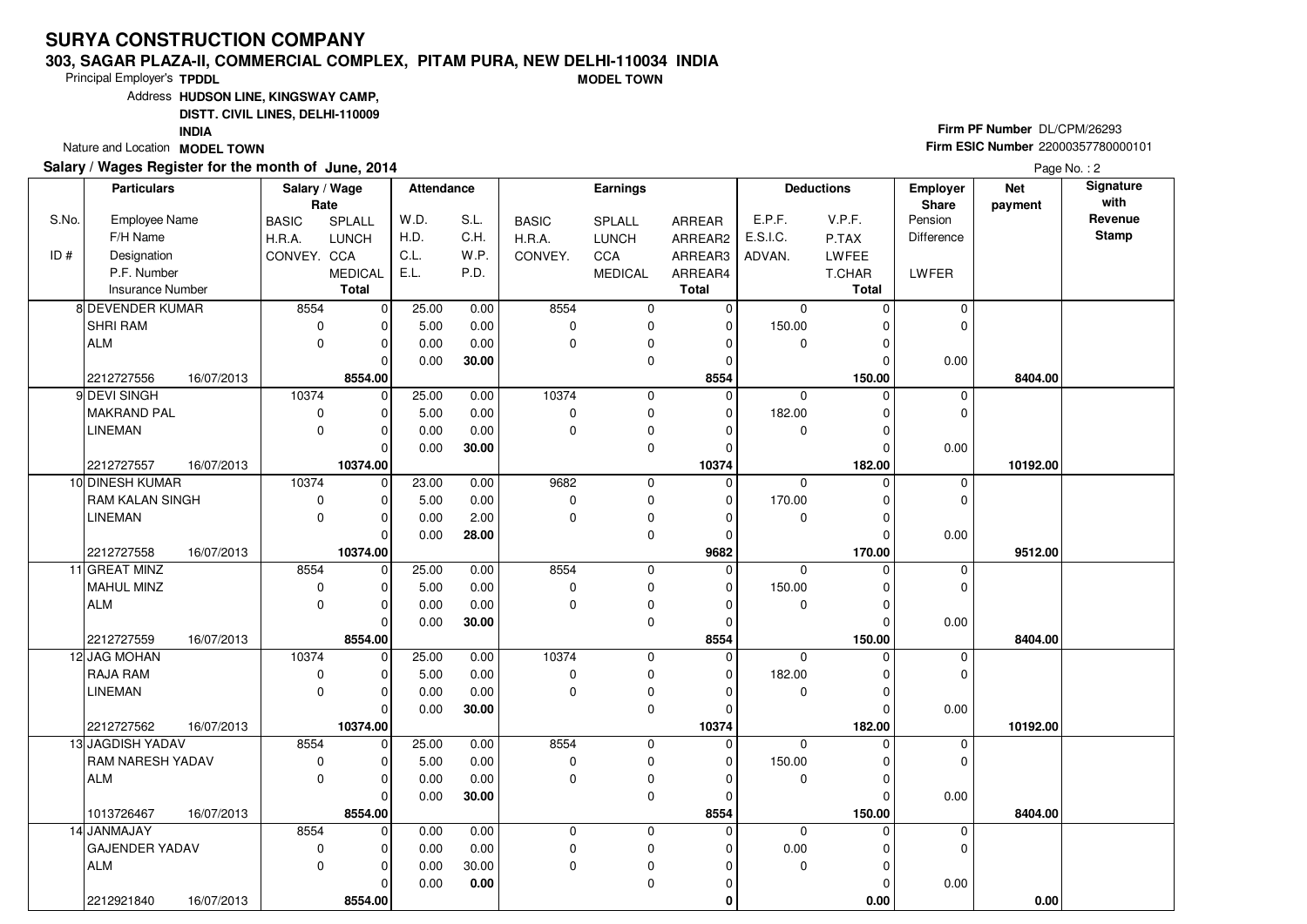#### **303, SAGAR PLAZA-II, COMMERCIAL COMPLEX, PITAM PURA, NEW DELHI-110034 INDIAMODEL TOWN**

Principal Employer's**TPDDL**

Address**HUDSON LINE, KINGSWAY CAMP,**

**DISTT. CIVIL LINES, DELHI-110009**

**INDIA**

Nature and Location **MODEL TOWN** 

### **Salary / Wages Register for the month of June, 2014**

**Firm PF Number** DL/CPM/26293 **Firm ESIC Number** <sup>22000357780000101</sup>

|       | <b>Particulars</b>               | Salary / Wage | Rate           | <b>Attendance</b> |       |              | <b>Earnings</b>          |              |             | <b>Deductions</b>    | Employer<br>Share | <b>Net</b><br>payment | Signature<br>with |
|-------|----------------------------------|---------------|----------------|-------------------|-------|--------------|--------------------------|--------------|-------------|----------------------|-------------------|-----------------------|-------------------|
| S.No. | Employee Name                    | <b>BASIC</b>  | SPLALL         | W.D.              | S.L.  | <b>BASIC</b> | SPLALL                   | ARREAR       | E.P.F.      | V.P.F.               | Pension           |                       | Revenue           |
|       | F/H Name                         | H.R.A.        | <b>LUNCH</b>   | H.D.              | C.H.  | H.R.A.       | <b>LUNCH</b>             | ARREAR2      | E.S.I.C.    | P.TAX                | Difference        |                       | <b>Stamp</b>      |
| ID#   | Designation                      | CONVEY. CCA   |                | C.L.              | W.P.  | CONVEY.      | CCA                      | ARREAR3      | ADVAN.      | LWFEE                |                   |                       |                   |
|       | P.F. Number                      |               | <b>MEDICAL</b> | E.L.              | P.D.  |              | <b>MEDICAL</b>           | ARREAR4      |             | T.CHAR               | LWFER             |                       |                   |
|       | Insurance Number                 |               | <b>Total</b>   |                   |       |              |                          | <b>Total</b> |             | <b>Total</b>         |                   |                       |                   |
|       | 15 JATA SHANKAR                  | 10374         | 0              | 25.00             | 0.00  | 10374        | 0                        | $\mathbf 0$  | $\mathbf 0$ | $\Omega$             | $\mathbf 0$       |                       |                   |
|       | <b>ASHOK KUMAR</b>               | 0             | $\Omega$       | 5.00              | 0.00  | $\mathbf 0$  | 0                        | 0            | 182.00      | 0                    | 0                 |                       |                   |
|       | <b>LINEMAN</b>                   | 0             | $\Omega$       | 0.00              | 0.00  | $\Omega$     | 0                        | $\Omega$     | 0           | $\Omega$             |                   |                       |                   |
|       |                                  |               | 0              | 0.00              | 30.00 |              | 0                        | 0            |             | 0                    | 0.00              |                       |                   |
|       | 2212727564<br>16/07/2013         |               | 10374.00       |                   |       |              |                          | 10374        |             | 182.00               |                   | 10192.00              |                   |
|       | 16 JITENDER                      | 8554          | 0              | 25.00             | 0.00  | 8554         | 0                        | $\mathbf 0$  | $\mathbf 0$ | $\Omega$             | $\mathbf 0$       |                       |                   |
|       | VASUDEV                          | 0             | $\Omega$       | 5.00              | 0.00  | $\Omega$     | 0                        | $\mathbf 0$  | 150.00      | $\Omega$             | 0                 |                       |                   |
|       | <b>ALM</b>                       | 0             | $\Omega$       | 0.00              | 0.00  | $\Omega$     | 0                        | $\Omega$     | 0           | $\Omega$             |                   |                       |                   |
|       |                                  |               | $\Omega$       | 0.00              | 30.00 |              | 0                        | 0            |             | $\Omega$             | 0.00              |                       |                   |
|       | 1013583473<br>16/07/2013         |               | 8554.00        |                   |       |              |                          | 8554         |             | 150.00               |                   | 8404.00               |                   |
|       | 17 KAILASH RAJPUT                | 10374         | $\Omega$       | 25.00             | 0.00  | 10374        | 0                        | $\mathbf 0$  | $\Omega$    | $\Omega$             | $\mathbf 0$       |                       |                   |
|       | <b>LAL SINGH</b>                 | 0             | 0              | 5.00              | 0.00  | $\Omega$     | 0                        | 0            | 182.00      | $\Omega$             | $\Omega$          |                       |                   |
|       | <b>LINEMAN</b>                   | 0             | $\Omega$       | 0.00              | 0.00  | $\Omega$     | $\pmb{0}$                | $\Omega$     | 0           | $\Omega$             |                   |                       |                   |
|       |                                  |               | $\Omega$       | 0.00              | 30.00 |              | 0                        | $\mathbf 0$  |             | $\Omega$             | 0.00              |                       |                   |
|       | 2212727565<br>16/07/2013         |               | 10374.00       |                   |       |              |                          | 10374        |             | 182.00               |                   | 10192.00              |                   |
|       | <b>18 KAUSHAL KUMAR</b>          | 8554          | $\mathbf 0$    | 25.00             | 0.00  | 8554         | 0                        | 0            | $\mathbf 0$ | $\Omega$             | $\mathbf 0$       |                       |                   |
|       | <b>SARDAR PAL</b>                | 0             | $\Omega$       | 5.00              | 0.00  | 0            | 0                        | 0            | 150.00      | $\Omega$             | $\Omega$          |                       |                   |
|       | <b>ALM</b>                       | 0             | 0              | 0.00              | 0.00  | 0            | $\pmb{0}$                | 0            | 0           | 0                    |                   |                       |                   |
|       |                                  |               | $\Omega$       | 0.00              | 30.00 |              | 0                        | $\mathbf 0$  |             | $\Omega$             | 0.00              |                       |                   |
|       | 2212727566<br>16/07/2013         |               | 8554.00        |                   |       |              |                          | 8554         |             | 150.00               |                   | 8404.00               |                   |
|       | 19 MAHADEV                       | 8554          | $\Omega$       | 25.00             | 0.00  | 8554         | 0                        | $\mathbf 0$  | $\Omega$    | $\Omega$             | 0                 |                       |                   |
|       | LAKHU PRASAD YADAV               | 0             | U              | 5.00              | 0.00  | 0            | 0                        | 0            | 150.00      | $\Omega$             | $\Omega$          |                       |                   |
|       | <b>ALM</b>                       | 0             | $\Omega$       | 0.00              | 0.00  | 0            | 0                        | $\mathbf 0$  | 0           | $\Omega$             |                   |                       |                   |
|       |                                  |               | $\Omega$       | 0.00              | 30.00 |              | $\mathbf 0$              | $\mathbf 0$  |             | $\Omega$             | 0.00              |                       |                   |
|       | 2212731706<br>01/08/2013         |               | 8554.00        |                   |       |              |                          | 8554         |             | 150.00               |                   | 8404.00               |                   |
|       | 20 MAHAVIR PRASAD                | 10374         | $\mathbf 0$    | 20.00             | 0.00  | 8645         | 0                        | $\mathbf 0$  | $\Omega$    | $\Omega$             | 0                 |                       |                   |
|       | <b>BUDHAI PRASAD</b>             | 0             | $\Omega$       | 5.00              | 0.00  | $\mathbf 0$  | 0                        | 0            | 152.00      | $\Omega$             | $\mathbf 0$       |                       |                   |
|       | <b>LINEMAN</b>                   | 0             | $\Omega$       | 0.00              | 5.00  | $\mathbf 0$  | $\pmb{0}$<br>$\mathbf 0$ | $\mathbf 0$  | 0           | $\Omega$<br>$\Omega$ |                   |                       |                   |
|       |                                  |               | $\Omega$       | 0.00              | 25.00 |              |                          | $\mathbf 0$  |             |                      | 0.00              |                       |                   |
|       | 01/11/2013<br>2212727569         | 8554          | 10374.00       |                   |       |              |                          | 8645         |             | 152.00               |                   | 8493.00               |                   |
|       | 21 MANSA RAM                     |               | $\mathbf 0$    | 22.00             | 0.00  | 7699         | 0                        | $\mathbf 0$  | $\Omega$    | $\Omega$             | 0                 |                       |                   |
|       | <b>RAM KRISHAN</b><br><b>ALM</b> | 0             | 0              | 5.00              | 0.00  | $\mathbf 0$  | 0                        | 0            | 135.00      | $\Omega$             | $\mathbf 0$       |                       |                   |
|       |                                  | 0             | $\Omega$       | 0.00              | 3.00  | $\mathbf 0$  | $\pmb{0}$                | $\mathbf 0$  | 0           | $\Omega$             |                   |                       |                   |
|       |                                  |               | 0              | 0.00              | 27.00 |              | $\mathbf 0$              | $\mathbf 0$  |             | $\Omega$             | 0.00              |                       |                   |
|       | 2212727575<br>16/07/2013         |               | 8554.00        |                   |       |              |                          | 7699         |             | 135.00               |                   | 7564.00               |                   |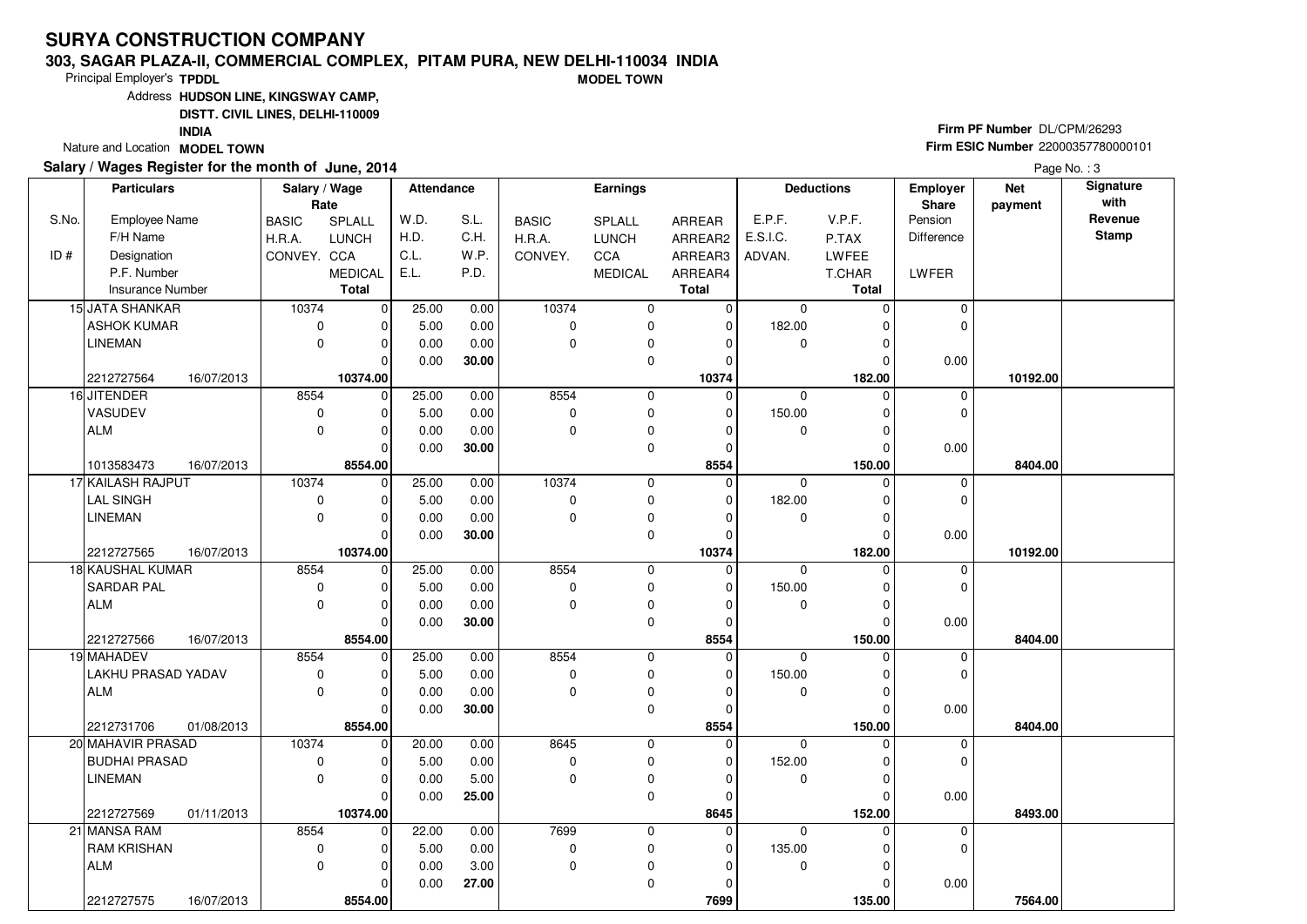#### **303, SAGAR PLAZA-II, COMMERCIAL COMPLEX, PITAM PURA, NEW DELHI-110034 INDIAMODEL TOWN**

Principal Employer's**TPDDL**

Address**HUDSON LINE, KINGSWAY CAMP,**

**DISTT. CIVIL LINES, DELHI-110009**

**INDIA**

Nature and Location **MODEL TOWN** 

### **Salary / Wages Register for the month of June, 2014**

**Firm PF Number** DL/CPM/26293 **Firm ESIC Number** <sup>22000357780000101</sup>

|       | <b>Particulars</b>                        | Salary / Wage        | Rate                 | <b>Attendance</b> |              |               | <b>Earnings</b> |                  |                       | <b>Deductions</b>  | Employer<br>Share | <b>Net</b><br>payment | Signature<br>with |
|-------|-------------------------------------------|----------------------|----------------------|-------------------|--------------|---------------|-----------------|------------------|-----------------------|--------------------|-------------------|-----------------------|-------------------|
| S.No. | <b>Employee Name</b>                      | <b>BASIC</b>         | SPLALL               | W.D.              | S.L.         | <b>BASIC</b>  | SPLALL          | ARREAR           | E.P.F.                | V.P.F.             | Pension           |                       | Revenue           |
|       | F/H Name                                  | H.R.A.               | <b>LUNCH</b>         | H.D.              | C.H.         | H.R.A.        | <b>LUNCH</b>    | ARREAR2          | E.S.I.C.              | P.TAX              | <b>Difference</b> |                       | <b>Stamp</b>      |
| ID#   | Designation                               | CONVEY. CCA          |                      | C.L.              | W.P.         | CONVEY.       | CCA             | ARREAR3          | ADVAN.                | LWFEE              |                   |                       |                   |
|       | P.F. Number                               |                      | <b>MEDICAL</b>       | E.L.              | P.D.         |               | <b>MEDICAL</b>  | ARREAR4          |                       | T.CHAR             | LWFER             |                       |                   |
|       | <b>Insurance Number</b>                   |                      | <b>Total</b>         |                   |              |               |                 | <b>Total</b>     |                       | <b>Total</b>       |                   |                       |                   |
|       | 22 MUKESH KUMAR                           | 8554                 | 0                    | 25.00             | 0.00         | 8554          | 0               | $\mathbf 0$      | $\mathbf 0$           | $\Omega$           | $\mathbf 0$       |                       |                   |
|       | <b>GAJODHAR</b>                           | $\mathbf 0$          | 0                    | 5.00              | 0.00         | 0             | 0               | $\mathbf{0}$     | 150.00                |                    | $\mathbf 0$       |                       |                   |
|       | <b>ALM</b>                                | $\mathbf 0$          | $\Omega$             | 0.00              | 0.00         | $\Omega$      | 0               | $\Omega$         | 0                     | $\Omega$           |                   |                       |                   |
|       |                                           |                      | $\Omega$             | 0.00              | 30.00        |               | 0               | $\Omega$         |                       | $\Omega$           | 0.00              |                       |                   |
|       | 16/07/2013<br>2212727574                  |                      | 8554.00              |                   |              |               |                 | 8554             |                       | 150.00             |                   | 8404.00               |                   |
|       | 23 MUKESH KUMAR                           | 8554                 | 0                    | 20.00             | 0.00         | 7128          | 0               | $\mathbf 0$      | 0                     | $\Omega$           | 0                 |                       |                   |
|       | <b>JAWALA PRASAD</b>                      | $\mathbf 0$          | $\Omega$             | 5.00              | 0.00         | 0             | 0               | $\Omega$         | 125.00                |                    | $\mathbf 0$       |                       |                   |
|       | <b>ALM</b>                                | $\mathbf 0$          | O                    | 0.00              | 5.00         | $\Omega$      | 0               | $\Omega$         | $\mathbf 0$           |                    |                   |                       |                   |
|       |                                           |                      | $\Omega$             | 0.00              | 25.00        |               | 0               | $\mathbf{0}$     |                       | $\Omega$           | 0.00              |                       |                   |
|       | 2212727577<br>16/07/2013                  |                      | 8554.00              |                   |              |               |                 | 7128             |                       | 125.00             |                   | 7003.00               |                   |
|       | 24 MUKESH KUMAR                           | 10374                | $\Omega$             | 25.00             | 0.00         | 10374         | 0               | $\mathbf 0$      | $\Omega$              | $\Omega$           | $\mathbf 0$       |                       |                   |
|       | <b>GOVERDHAN</b>                          | 0                    |                      | 5.00              | 0.00         | 0             | 0               | $\Omega$         | 182.00                |                    | $\mathbf 0$       |                       |                   |
|       | <b>TO</b>                                 | 0                    | $\Omega$             | 0.00              | 0.00         | $\Omega$      | 0               | $\Omega$         | $\mathbf 0$           | ∩                  |                   |                       |                   |
|       |                                           |                      | $\Omega$             | 0.00              | 30.00        |               | 0               | $\Omega$         |                       | $\sqrt{ }$         | 0.00              |                       |                   |
|       | 1013583467<br>16/07/2013                  |                      | 10374.00             |                   |              |               |                 | 10374            |                       | 182.00             |                   | 10192.00              |                   |
|       | 25 NARENDRA                               | 10374                | $\Omega$             | 25.00             | 0.00         | 10374         | 0               | $\Omega$         | $\Omega$              | $\Omega$           | $\mathbf 0$       |                       |                   |
|       | <b>RAM SWAROOP</b>                        | 0                    | $\Omega$             | 5.00              | 0.00         | 0             | 0               | $\Omega$         | 182.00                |                    | $\mathbf 0$       |                       |                   |
|       | <b>TO</b>                                 | $\mathbf 0$          | $\Omega$             | 0.00              | 0.00         | $\Omega$      | 0               | $\Omega$         | 0                     |                    |                   |                       |                   |
|       |                                           |                      | $\Omega$             | 0.00              | 30.00        |               | 0               | ŋ                |                       |                    | 0.00              |                       |                   |
|       | 2212948036<br>16/07/2013                  |                      | 10374.00             |                   |              | 8554          |                 | 10374            |                       | 182.00             |                   | 10192.00              |                   |
|       | 26 NARESH<br><b>LAIKU PRASAD</b>          | 8554                 | $\Omega$             | 25.00             | 0.00         |               | 0               | $\Omega$         | $\Omega$              |                    | $\mathbf 0$       |                       |                   |
|       |                                           | $\mathbf 0$          | <sup>0</sup>         | 5.00              | 0.00         | 0<br>$\Omega$ | 0               | $\Omega$         | 150.00                |                    | $\Omega$          |                       |                   |
|       | <b>ALM</b>                                | $\mathbf 0$          | $\Omega$<br>$\Omega$ | 0.00              | 0.00         |               | 0               | $\Omega$         | 0                     | $\Omega$           |                   |                       |                   |
|       |                                           |                      |                      | 0.00              | 30.00        |               | 0               | $\Omega$         |                       | $\Omega$           | 0.00              |                       |                   |
|       | 2212727578<br>16/07/2013                  |                      | 8554.00<br>$\Omega$  |                   |              |               |                 | 8554<br>$\Omega$ |                       | 150.00<br>O        |                   | 8404.00               |                   |
|       | 27 NARESH DAHIYA<br><b>MUKHTYAR SINGH</b> | 10374<br>$\mathbf 0$ | $\Omega$             | 23.00<br>5.00     | 0.00<br>0.00 | 9682<br>0     | 0<br>0          | $\Omega$         | $\mathbf 0$<br>170.00 |                    | 0<br>$\mathbf 0$  |                       |                   |
|       |                                           | $\mathbf 0$          |                      |                   |              | $\Omega$      |                 | $\Omega$         |                       |                    |                   |                       |                   |
|       | <b>LINEMAN</b>                            |                      | 0<br>$\Omega$        | 0.00              | 2.00         |               | 0               |                  | 0                     |                    |                   |                       |                   |
|       | 16/07/2013                                |                      | 10374.00             | 0.00              | 28.00        |               | 0               | $\Omega$<br>9682 |                       | $\Omega$<br>170.00 | 0.00              | 9512.00               |                   |
|       | 2212727580<br>28 NARESH KUMAR             | 10374                | $\Omega$             | 25.00             | 0.00         | 10374         | 0               | 0                | $\Omega$              |                    | $\mathbf 0$       |                       |                   |
|       | <b>RAJ KUMAR</b>                          | $\mathbf 0$          | $\Omega$             | 5.00              | 0.00         | 0             | 0               | $\Omega$         | 182.00                |                    | $\mathbf 0$       |                       |                   |
|       | <b>LINEMAN</b>                            | $\Omega$             |                      |                   | 0.00         | $\Omega$      |                 | O                |                       | ∩                  |                   |                       |                   |
|       |                                           |                      | $\Omega$             | 0.00              |              |               | 0<br>0          | ŋ                | 0                     |                    |                   |                       |                   |
|       |                                           |                      | $\Omega$             | 0.00              | 30.00        |               |                 |                  |                       |                    | 0.00              |                       |                   |
|       | 2212727581<br>16/07/2013                  |                      | 10374.00             |                   |              |               |                 | 10374            |                       | 182.00             |                   | 10192.00              |                   |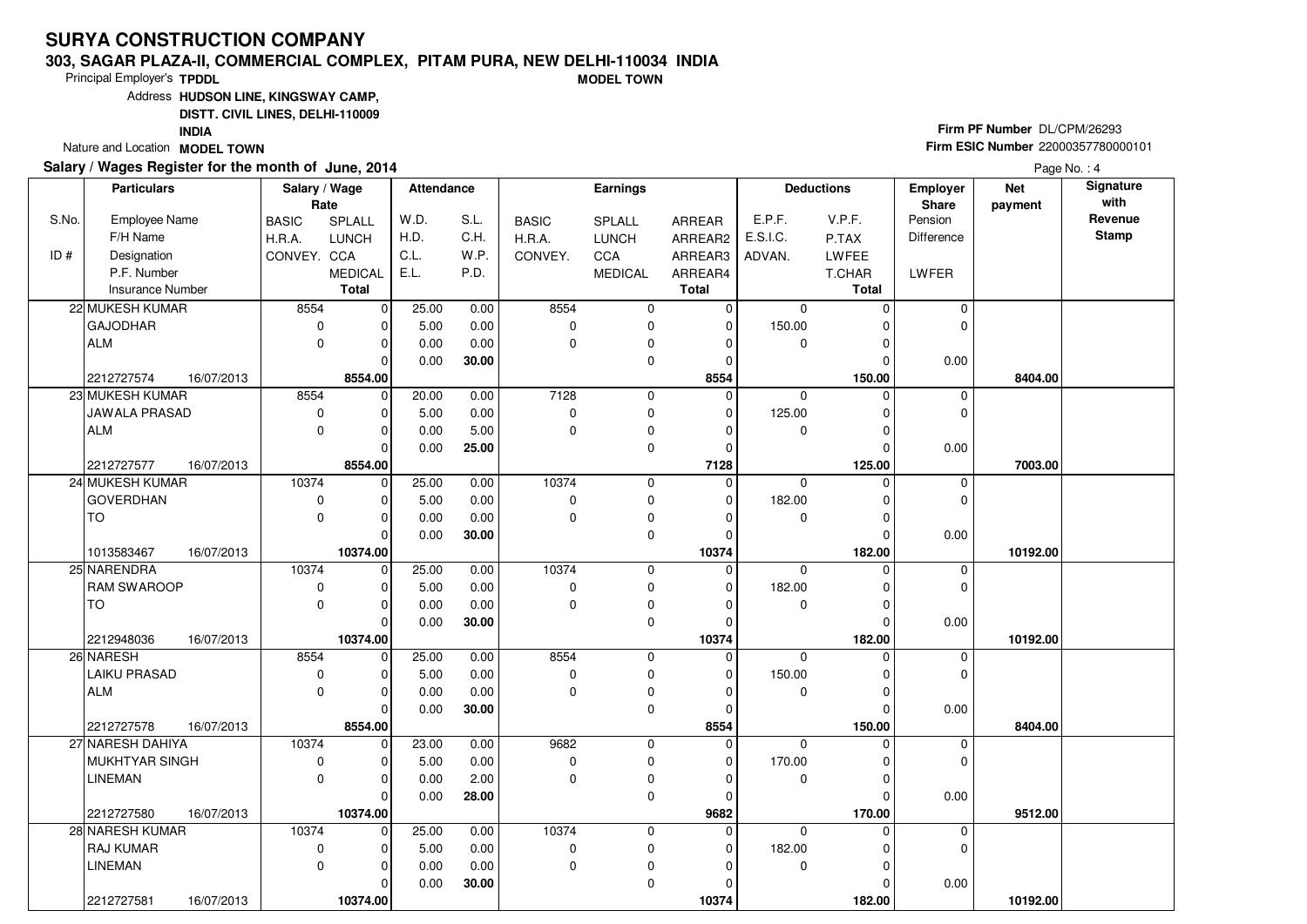#### **303, SAGAR PLAZA-II, COMMERCIAL COMPLEX, PITAM PURA, NEW DELHI-110034 INDIAMODEL TOWN**

Principal Employer's**TPDDL**

Address**HUDSON LINE, KINGSWAY CAMP,**

**DISTT. CIVIL LINES, DELHI-110009**

**INDIA**

Nature and Location **MODEL TOWN** 

### **Salary / Wages Register for the month of June, 2014**

**Firm PF Number** DL/CPM/26293 **Firm ESIC Number** <sup>22000357780000101</sup>

|       | <b>Particulars</b>       | Salary / Wage<br>Rate |                | Attendance |       |              | <b>Earnings</b> |                |             | <b>Deductions</b> | <b>Employer</b><br>Share | <b>Net</b><br>payment | Signature<br>with |
|-------|--------------------------|-----------------------|----------------|------------|-------|--------------|-----------------|----------------|-------------|-------------------|--------------------------|-----------------------|-------------------|
| S.No. | <b>Employee Name</b>     | <b>BASIC</b>          | SPLALL         | W.D.       | S.L.  | <b>BASIC</b> | SPLALL          | ARREAR         | E.P.F.      | V.P.F.            | Pension                  |                       | Revenue           |
|       | F/H Name                 | H.R.A.                | <b>LUNCH</b>   | H.D.       | C.H.  | H.R.A.       | <b>LUNCH</b>    | ARREAR2        | E.S.I.C.    | P.TAX             | Difference               |                       | <b>Stamp</b>      |
| ID#   | Designation              | CONVEY. CCA           |                | C.L.       | W.P.  | CONVEY.      | CCA             | ARREAR3        | ADVAN.      | <b>LWFEE</b>      |                          |                       |                   |
|       | P.F. Number              |                       | <b>MEDICAL</b> | E.L.       | P.D.  |              | <b>MEDICAL</b>  | ARREAR4        |             | T.CHAR            | LWFER                    |                       |                   |
|       | <b>Insurance Number</b>  |                       | <b>Total</b>   |            |       |              |                 | <b>Total</b>   |             | <b>Total</b>      |                          |                       |                   |
|       | 29 NATHU RAM             | 10374                 | 0              | 25.00      | 0.00  | 10374        | 0               | $\mathbf 0$    | $\mathbf 0$ | $\Omega$          | 0                        |                       |                   |
|       | <b>MATRUMAL</b>          | 0                     | $\Omega$       | 5.00       | 0.00  | $\Omega$     | 0               | 0              | 182.00      |                   | $\Omega$                 |                       |                   |
|       | <b>LINEMAN</b>           | 0                     | $\Omega$       | 0.00       | 0.00  | $\Omega$     | 0               | $\Omega$       | $\mathbf 0$ | ŋ                 |                          |                       |                   |
|       |                          |                       | $\Omega$       | 0.00       | 30.00 |              | 0               | $\Omega$       |             | O                 | 0.00                     |                       |                   |
|       | 2212727583<br>16/07/2013 |                       | 10374.00       |            |       |              |                 | 10374          |             | 182.00            |                          | 10192.00              |                   |
|       | 30 OM PRAKASH            | 10374                 | 0              | 25.00      | 0.00  | 10374        | 0               | $\Omega$       | $\mathbf 0$ | $\Omega$          | $\mathbf 0$              |                       |                   |
|       | СННОТА                   | 0                     | $\Omega$       | 5.00       | 0.00  | $\Omega$     | 0               | $\mathbf 0$    | 182.00      | O                 | $\Omega$                 |                       |                   |
|       | <b>LINEMAN</b>           | 0                     | $\Omega$       | 0.00       | 0.00  | $\Omega$     | 0               | $\Omega$       | $\mathbf 0$ | ŋ                 |                          |                       |                   |
|       |                          |                       | $\Omega$       | 0.00       | 30.00 |              | $\mathbf 0$     | 0              |             | O                 | 0.00                     |                       |                   |
|       | 1013583459<br>16/07/2013 |                       | 10374.00       |            |       |              |                 | 10374          |             | 182.00            |                          | 10192.00              |                   |
|       | 31 PARMOD KUMAR          | 8554                  | $\mathbf 0$    | 25.00      | 0.00  | 8554         | 0               | $\mathbf 0$    | $\Omega$    | $\Omega$          | $\mathbf 0$              |                       |                   |
|       | <b>VISHRAM PAL</b>       | 0                     | 0              | 5.00       | 0.00  | 0            | 0               | 0              | 150.00      | O                 | $\Omega$                 |                       |                   |
|       | <b>ALM</b>               | 0                     | $\Omega$       | 0.00       | 0.00  | $\Omega$     | 0               | $\Omega$       | 0           | O                 |                          |                       |                   |
|       |                          |                       | $\Omega$       | 0.00       | 30.00 |              | 0               | $\mathbf 0$    |             | $\Omega$          | 0.00                     |                       |                   |
|       | 2212778042<br>16/07/2013 |                       | 8554.00        |            |       |              |                 | 8554           |             | 150.00            |                          | 8404.00               |                   |
|       | 32 PINTOO YADAV          | 8554                  | 0              | 25.00      | 0.00  | 8554         | 0               | $\overline{0}$ | $\mathbf 0$ | $\Omega$          | $\mathbf 0$              |                       |                   |
|       | <b>GANESH YADAV</b>      | 0                     | $\Omega$       | 5.00       | 0.00  | $\Omega$     | 0               | 0              | 150.00      | O                 | $\Omega$                 |                       |                   |
|       | <b>ALM</b>               | 0                     | 0              | 0.00       | 0.00  | $\Omega$     | $\pmb{0}$       | $\Omega$       | 0           | 0                 |                          |                       |                   |
|       |                          |                       | $\Omega$       | 0.00       | 30.00 |              | $\mathbf 0$     | $\Omega$       |             | $\Omega$          | 0.00                     |                       |                   |
|       | 16/07/2013<br>1013583489 |                       | 8554.00        |            |       |              |                 | 8554           |             | 150.00            |                          | 8404.00               |                   |
|       | 33 PRADEEP CHAUHAN       | 11310                 | $\Omega$       | 25.00      | 0.00  | 11310        | 0               | $\mathbf 0$    | $\Omega$    | ŋ                 | $\mathbf 0$              |                       |                   |
|       | <b>SAMEY SINGH</b>       | 0                     | 0              | 5.00       | 0.00  | $\Omega$     | 0               | $\Omega$       | 198.00      | O                 | $\Omega$                 |                       |                   |
|       | <b>SUPERVISOR</b>        | 0                     | $\Omega$       | 0.00       | 0.00  | $\Omega$     | 0               | $\Omega$       | 0           | 0                 |                          |                       |                   |
|       |                          |                       | $\Omega$       | 0.00       | 30.00 |              | $\mathbf 0$     | $\Omega$       |             | $\Omega$          | 0.00                     |                       |                   |
|       | 2213844007<br>01/08/2013 |                       | 11310.00       |            |       |              |                 | 11310          |             | 198.00            |                          | 11112.00              |                   |
|       | 34 RAJ BAHADUR YADAV     | 10374                 | 0              | 25.00      | 0.00  | 10374        | 0               | $\Omega$       | $\Omega$    | $\Omega$          | 0                        |                       |                   |
|       | SADHNU YADAV             | 0                     | 0              | 5.00       | 0.00  | 0            | 0               | 0              | 182.00      | O                 | $\mathbf 0$              |                       |                   |
|       | <b>LINEMAN</b>           | 0                     | $\Omega$       | 0.00       | 0.00  | 0            | $\pmb{0}$       | $\Omega$       | 0           | 0                 |                          |                       |                   |
|       |                          |                       | $\Omega$       | 0.00       | 30.00 |              | $\mathbf 0$     | $\Omega$       |             | $\Omega$          | 0.00                     |                       |                   |
|       | 2213844031<br>01/08/2013 |                       | 10374.00       |            |       |              |                 | 10374          |             | 182.00            |                          | 10192.00              |                   |
|       | 35 RAJ KARAN             | 8554                  | 0              | 25.00      | 0.00  | 8554         | 0               | $\mathbf 0$    | $\Omega$    | $\Omega$          | 0                        |                       |                   |
|       | <b>DHAN PAL</b>          | 0                     | 0              | 5.00       | 0.00  | 0            | 0               | 0              | 150.00      | 0                 | $\mathbf 0$              |                       |                   |
|       | <b>ALM</b>               | 0                     | $\Omega$       | 0.00       | 0.00  | $\mathbf 0$  | $\pmb{0}$       | $\Omega$       | $\mathbf 0$ | O                 |                          |                       |                   |
|       |                          |                       | 0              | 0.00       | 30.00 |              | $\mathbf 0$     | $\Omega$       |             |                   | 0.00                     |                       |                   |
|       | 2212727603<br>16/07/2013 |                       | 8554.00        |            |       |              |                 | 8554           |             | 150.00            |                          | 8404.00               |                   |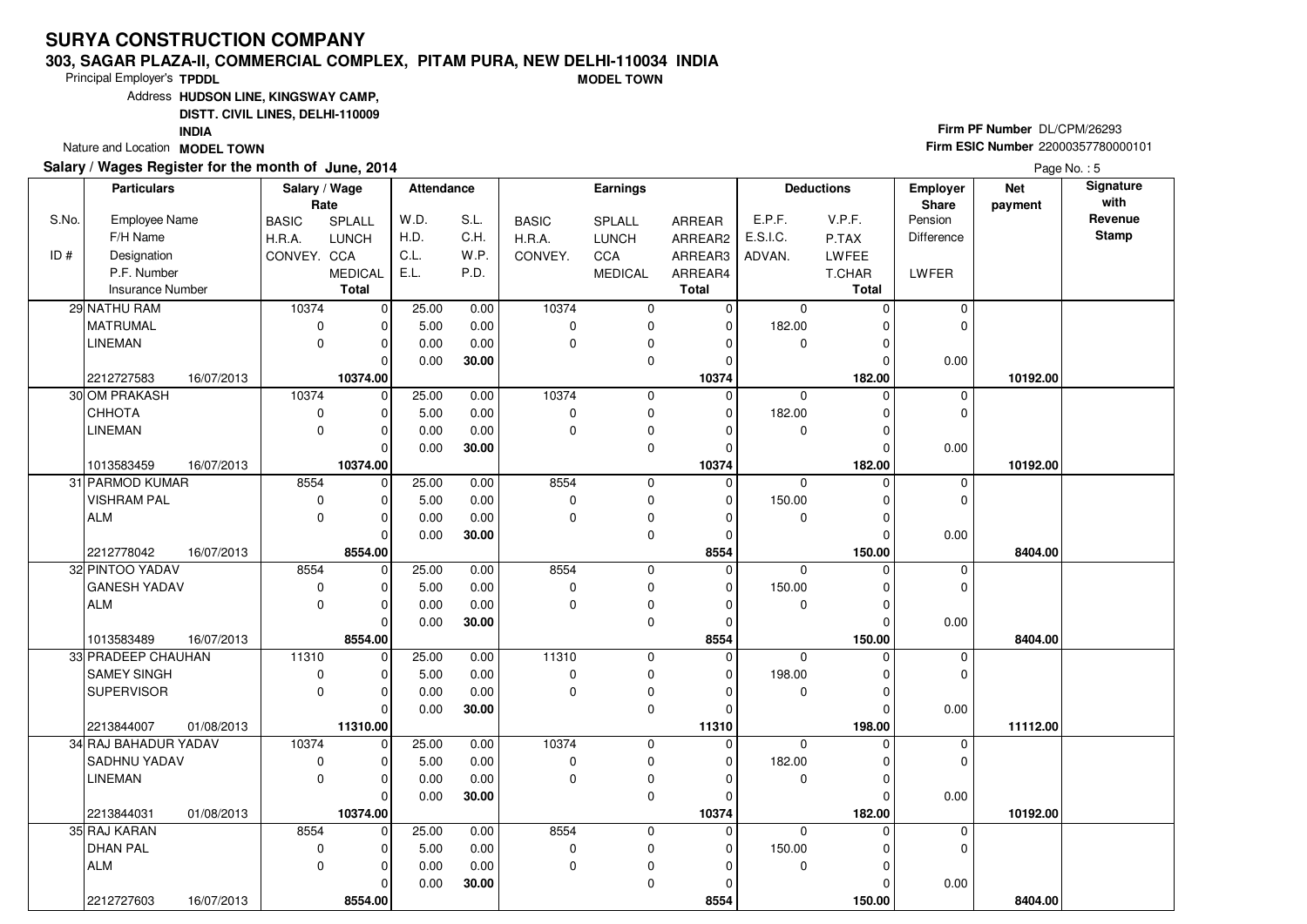#### **303, SAGAR PLAZA-II, COMMERCIAL COMPLEX, PITAM PURA, NEW DELHI-110034 INDIAMODEL TOWN**

Principal Employer's**TPDDL**

Address**HUDSON LINE, KINGSWAY CAMP,**

**DISTT. CIVIL LINES, DELHI-110009**

**INDIA**

Nature and Location **MODEL TOWN** 

### **Salary / Wages Register for the month of June, 2014**

**Firm PF Number** DL/CPM/26293 **Firm ESIC Number** <sup>22000357780000101</sup>

|       | <b>Particulars</b>       | Salary / Wage<br>Rate |                | <b>Attendance</b> |       |              | Earnings       |                |             | <b>Deductions</b> | Employer<br>Share | <b>Net</b><br>payment | Signature<br>with |
|-------|--------------------------|-----------------------|----------------|-------------------|-------|--------------|----------------|----------------|-------------|-------------------|-------------------|-----------------------|-------------------|
| S.No. | <b>Employee Name</b>     | <b>BASIC</b>          | SPLALL         | W.D.              | S.L.  | <b>BASIC</b> | <b>SPLALL</b>  | ARREAR         | E.P.F.      | V.P.F.            | Pension           |                       | Revenue           |
|       | F/H Name                 | H.R.A.                | LUNCH          | H.D.              | C.H.  | H.R.A.       | <b>LUNCH</b>   | ARREAR2        | E.S.I.C.    | P.TAX             | <b>Difference</b> |                       | <b>Stamp</b>      |
| ID#   | Designation              | CONVEY. CCA           |                | C.L.              | W.P.  | CONVEY.      | CCA            | ARREAR3        | ADVAN.      | LWFEE             |                   |                       |                   |
|       | P.F. Number              |                       | <b>MEDICAL</b> | E.L.              | P.D.  |              | <b>MEDICAL</b> | ARREAR4        |             | T.CHAR            | LWFER             |                       |                   |
|       | <b>Insurance Number</b>  |                       | <b>Total</b>   |                   |       |              |                | <b>Total</b>   |             | <b>Total</b>      |                   |                       |                   |
|       | 36 RAJ KUMAR             | 10374                 | 0              | 25.00             | 0.00  | 10374        | $\pmb{0}$      | $\overline{0}$ | $\mathbf 0$ | $\Omega$          | $\mathbf 0$       |                       |                   |
|       | RADHAY SHYAM             | 0                     | ŋ              | 5.00              | 0.00  | $\mathbf 0$  | 0              | $\mathbf 0$    | 182.00      | 0                 | $\Omega$          |                       |                   |
|       | TO                       | $\mathbf 0$           | $\Omega$       | 0.00              | 0.00  | $\Omega$     | 0              | $\Omega$       | $\mathbf 0$ | 0                 |                   |                       |                   |
|       |                          |                       | $\Omega$       | 0.00              | 30.00 |              | 0              | $\Omega$       |             | $\Omega$          | 0.00              |                       |                   |
|       | 16/07/2013<br>1013589342 |                       | 10374.00       |                   |       |              |                | 10374          |             | 182.00            |                   | 10192.00              |                   |
|       | 37 RAJ KUMAR YADAV       | 10374                 | $\mathbf 0$    | 25.00             | 0.00  | 10374        | 0              | 0              | $\mathbf 0$ | $\Omega$          | 0                 |                       |                   |
|       | RAMA SHANKAR YADAV       | $\mathbf 0$           | $\Omega$       | 5.00              | 0.00  | $\mathbf 0$  | 0              | $\Omega$       | 182.00      | $\Omega$          | $\mathbf 0$       |                       |                   |
|       | <b>LINEMAN</b>           | $\Omega$              | $\Omega$       | 0.00              | 0.00  | $\Omega$     | 0              | O              | 0           | $\Omega$          |                   |                       |                   |
|       |                          |                       | $\Omega$       | 0.00              | 30.00 |              | 0              | $\Omega$       |             | $\Omega$          | 0.00              |                       |                   |
|       | 2212778053<br>16/07/2013 |                       | 10374.00       |                   |       |              |                | 10374          |             | 182.00            |                   | 10192.00              |                   |
|       | 38 RAJ NARAYAN           | 10374                 | $\Omega$       | 25.00             | 0.00  | 10374        | 0              | $\Omega$       | $\Omega$    | O                 | 0                 |                       |                   |
|       | KALLU                    | 0                     |                | 5.00              | 0.00  | 0            | 0              | 0              | 182.00      | 0                 | $\mathbf 0$       |                       |                   |
|       | <b>LINEMAN</b>           | $\mathbf 0$           | $\Omega$       | 0.00              | 0.00  | $\Omega$     | 0              | $\Omega$       | $\mathbf 0$ | $\Omega$          |                   |                       |                   |
|       |                          |                       | $\Omega$       | 0.00              | 30.00 |              | $\mathbf 0$    | $\Omega$       |             | $\Omega$          | 0.00              |                       |                   |
|       | 16/07/2013<br>2212727605 |                       | 10374.00       |                   |       |              |                | 10374          |             | 182.00            |                   | 10192.00              |                   |
|       | 39 RAJ PAL               | 10374                 | $\Omega$       | 25.00             | 0.00  | 10374        | 0              | $\Omega$       | $\Omega$    | $\Omega$          | $\mathbf 0$       |                       |                   |
|       | <b>KEDARI PAL</b>        | 0                     | $\Omega$       | 5.00              | 0.00  | $\mathbf 0$  | 0              | $\Omega$       | 182.00      | $\Omega$          | 0                 |                       |                   |
|       | <b>LINEMAN</b>           | $\mathbf 0$           | $\Omega$       | 0.00              | 0.00  | $\Omega$     | 0              | $\Omega$       | 0           | 0                 |                   |                       |                   |
|       |                          |                       | $\Omega$       | 0.00              | 30.00 |              | 0              | $\Omega$       |             | $\Omega$          | 0.00              |                       |                   |
|       | 2212778056<br>16/07/2013 |                       | 10374.00       |                   |       |              |                | 10374          |             | 182.00            |                   | 10192.00              |                   |
|       | 40 RAJINDER PAL          | 8554                  | $\Omega$       | 9.00              | 0.00  | 2851         | 0              | $\Omega$       | $\Omega$    | O                 | 0                 |                       |                   |
|       | <b>SHIV RAM PAL</b>      | 0                     | $\Omega$       | 1.00              | 0.00  | $\mathbf 0$  | 0              | $\Omega$       | 50.00       | $\Omega$          | $\Omega$          |                       |                   |
|       | <b>ALM</b>               | $\mathbf 0$           | $\Omega$       | 0.00              | 20.00 | $\Omega$     | 0              | $\Omega$       | 0           | $\Omega$          |                   |                       |                   |
|       |                          |                       | $\Omega$       | 0.00              | 10.00 |              | $\mathbf 0$    | $\Omega$       |             | $\Omega$          | 0.00              |                       |                   |
|       | 2212727598<br>16/07/2013 |                       | 8554.00        |                   |       |              |                | 2851           |             | 50.00             |                   | 2801.00               |                   |
|       | 41 RAJVEER SHARMA        | 10374                 | $\Omega$       | 25.00             | 0.00  | 10374        | 0              | 0              | $\mathbf 0$ | 0                 | 0                 |                       |                   |
|       | <b>MAM CHAND SHARMA</b>  | $\mathbf 0$           | $\Omega$       | 5.00              | 0.00  | $\mathbf 0$  | 0              | $\Omega$       | 182.00      | $\Omega$          | 0                 |                       |                   |
|       | LINEMAN                  | $\mathbf 0$           | $\Omega$       | 0.00              | 0.00  | $\mathbf 0$  | 0              | 0              | 0           | 0                 |                   |                       |                   |
|       |                          |                       | $\Omega$       | 0.00              | 30.00 |              | $\mathbf 0$    | $\Omega$       |             | $\Omega$          | 0.00              |                       |                   |
|       | 16/07/2013<br>2212727606 |                       | 10374.00       |                   |       |              |                | 10374          |             | 182.00            |                   | 10192.00              |                   |
|       | 42 RAKESH SAROHA         | 10374                 | $\Omega$       | 25.00             | 0.00  | 10374        | 0              | 0              | $\Omega$    | 0                 | 0                 |                       |                   |
|       | <b>RAJAN SINGH</b>       | $\mathbf 0$           | $\Omega$       | 5.00              | 0.00  | $\pmb{0}$    | 0              | 0              | 182.00      | 0                 | 0                 |                       |                   |
|       | <b>LINEMAN</b>           | $\Omega$              | $\Omega$       | 0.00              | 0.00  | $\mathbf 0$  | 0              | 0              | 0           | $\Omega$          |                   |                       |                   |
|       |                          |                       | $\Omega$       | 0.00              | 30.00 |              | 0              | $\Omega$       |             | 0                 | 0.00              |                       |                   |
|       | 2212727608<br>16/07/2013 |                       | 10374.00       |                   |       |              |                | 10374          |             | 182.00            |                   | 10192.00              |                   |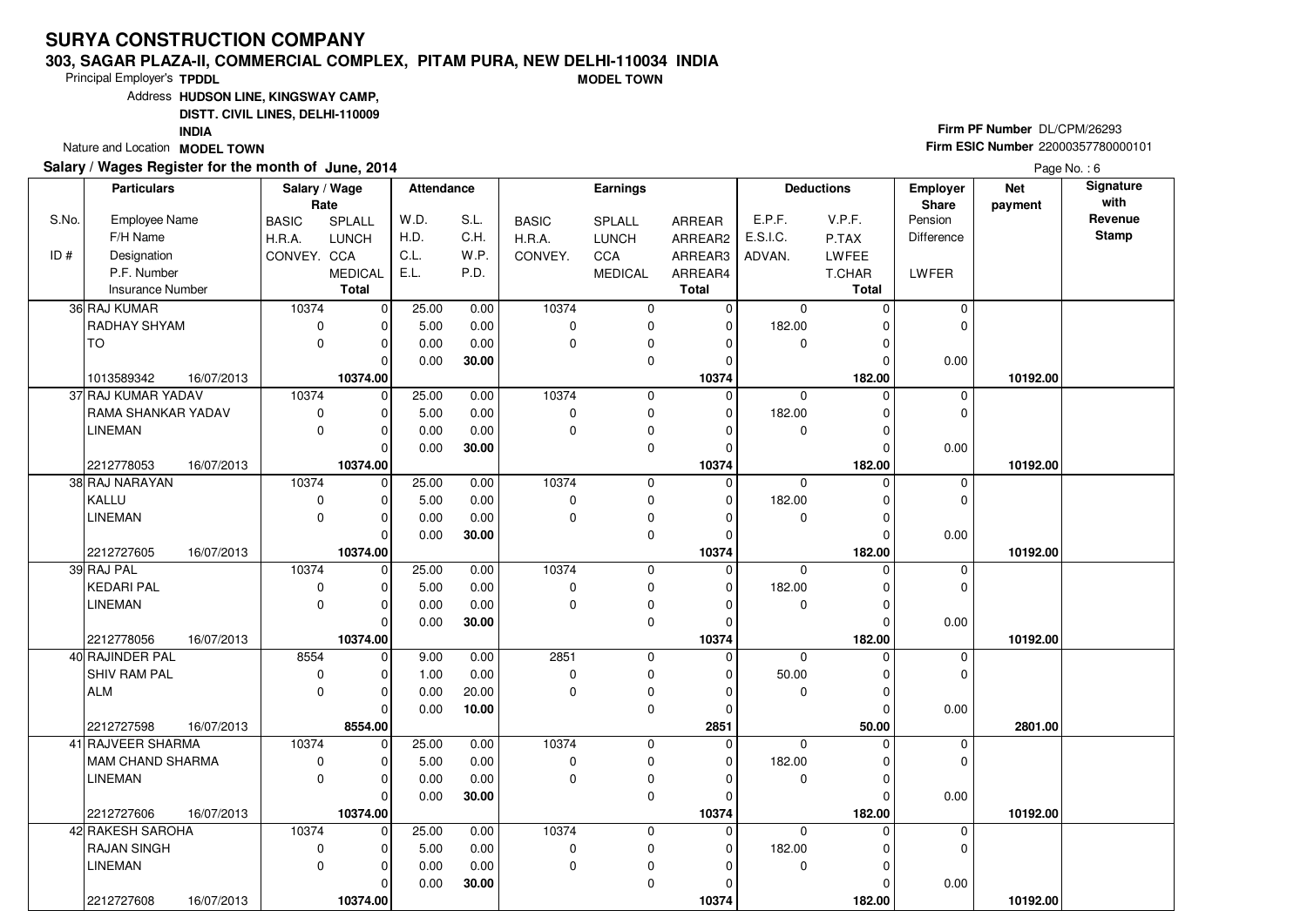#### **303, SAGAR PLAZA-II, COMMERCIAL COMPLEX, PITAM PURA, NEW DELHI-110034 INDIAMODEL TOWN**

Principal Employer's**TPDDL**

Address**HUDSON LINE, KINGSWAY CAMP,**

**DISTT. CIVIL LINES, DELHI-110009**

**INDIA**

Nature and Location **MODEL TOWN** 

### **Salary / Wages Register for the month of June, 2014**

**Firm PF Number** DL/CPM/26293 **Firm ESIC Number** <sup>22000357780000101</sup>

|       | <b>Particulars</b>       | Salary / Wage<br>Rate |                | <b>Attendance</b> |       |              | <b>Earnings</b> |              |             | <b>Deductions</b> | Employer<br>Share | <b>Net</b><br>payment | Signature<br>with |
|-------|--------------------------|-----------------------|----------------|-------------------|-------|--------------|-----------------|--------------|-------------|-------------------|-------------------|-----------------------|-------------------|
| S.No. | <b>Employee Name</b>     | <b>BASIC</b>          | SPLALL         | W.D.              | S.L.  | <b>BASIC</b> | SPLALL          | ARREAR       | E.P.F.      | V.P.F.            | Pension           |                       | Revenue           |
|       | F/H Name                 | H.R.A.                | <b>LUNCH</b>   | H.D.              | C.H.  | H.R.A.       | <b>LUNCH</b>    | ARREAR2      | E.S.I.C.    | P.TAX             | Difference        |                       | <b>Stamp</b>      |
| ID#   | Designation              | CONVEY. CCA           |                | C.L.              | W.P.  | CONVEY.      | CCA             | ARREAR3      | ADVAN.      | LWFEE             |                   |                       |                   |
|       | P.F. Number              |                       | <b>MEDICAL</b> | E.L.              | P.D.  |              | <b>MEDICAL</b>  | ARREAR4      |             | T.CHAR            | LWFER             |                       |                   |
|       | Insurance Number         |                       | <b>Total</b>   |                   |       |              |                 | <b>Total</b> |             | <b>Total</b>      |                   |                       |                   |
|       | 43 RAM DASS              | 10374                 | -o l           | 14.00             | 0.00  | 5879         | 0               | $\mathbf 0$  | $\mathbf 0$ | $\Omega$          | $\mathbf 0$       |                       |                   |
|       | <b>SHRI RAM</b>          | 0                     | $\Omega$       | 3.00              | 0.00  | $\mathbf 0$  | 0               | 0            | 103.00      | $\Omega$          | 0                 |                       |                   |
|       | <b>LINEMAN</b>           | 0                     | $\Omega$       | 0.00              | 13.00 | $\Omega$     | 0               | $\Omega$     | 0           | $\Omega$          |                   |                       |                   |
|       |                          |                       | 0              | 0.00              | 17.00 |              | 0               | 0            |             | 0                 | 0.00              |                       |                   |
|       | 2212727610<br>16/07/2013 |                       | 10374.00       |                   |       |              |                 | 5879         |             | 103.00            |                   | 5776.00               |                   |
|       | 44 RAM KHILAWAN          | 8554                  | 0              | 25.00             | 0.00  | 8554         | 0               | $\mathbf 0$  | $\mathbf 0$ | $\Omega$          | $\mathbf 0$       |                       |                   |
|       | <b>MUNNU</b>             | 0                     | $\Omega$       | 5.00              | 0.00  | $\mathbf 0$  | 0               | $\mathbf 0$  | 150.00      | $\Omega$          | 0                 |                       |                   |
|       | <b>ALM</b>               | 0                     | $\Omega$       | 0.00              | 0.00  | $\Omega$     | 0               | $\Omega$     | 0           | $\Omega$          |                   |                       |                   |
|       |                          |                       | $\Omega$       | 0.00              | 30.00 |              | 0               | 0            |             | $\Omega$          | 0.00              |                       |                   |
|       | 2212727613<br>16/07/2013 |                       | 8554.00        |                   |       |              |                 | 8554         |             | 150.00            |                   | 8404.00               |                   |
|       | 45 RAM NARESH            | 10374                 | $\mathbf 0$    | 25.00             | 0.00  | 10374        | 0               | $\mathbf 0$  | $\Omega$    | $\Omega$          | $\mathbf 0$       |                       |                   |
|       | <b>BRIJ NATH</b>         | 0                     | 0              | 5.00              | 0.00  | $\Omega$     | 0               | 0            | 182.00      | $\Omega$          | $\Omega$          |                       |                   |
|       | <b>LINEMAN</b>           | 0                     | $\Omega$       | 0.00              | 0.00  | $\Omega$     | $\pmb{0}$       | $\Omega$     | 0           | $\Omega$          |                   |                       |                   |
|       |                          |                       | $\Omega$       | 0.00              | 30.00 |              | 0               | $\mathbf 0$  |             | $\Omega$          | 0.00              |                       |                   |
|       | 2212804016<br>16/07/2013 |                       | 10374.00       |                   |       |              |                 | 10374        |             | 182.00            |                   | 10192.00              |                   |
|       | 46 RAM SAGAR             | 10374                 | $\mathbf 0$    | 25.00             | 0.00  | 10374        | 0               | 0            | $\mathbf 0$ | $\Omega$          | $\mathbf 0$       |                       |                   |
|       | <b>SARDAR PAL</b>        | 0                     | $\Omega$       | 5.00              | 0.00  | 0            | 0               | 0            | 182.00      | $\Omega$          | $\Omega$          |                       |                   |
|       | <b>LINEMAN</b>           | 0                     | 0              | 0.00              | 0.00  | 0            | $\pmb{0}$       | 0            | 0           | 0                 |                   |                       |                   |
|       |                          |                       | $\Omega$       | 0.00              | 30.00 |              | 0               | $\mathbf 0$  |             | $\Omega$          | 0.00              |                       |                   |
|       | 2212727615<br>16/07/2013 |                       | 10374.00       |                   |       |              |                 | 10374        |             | 182.00            |                   | 10192.00              |                   |
|       | 47 RAM SAROOP            | 10374                 | $\Omega$       | 25.00             | 0.00  | 10374        | 0               | $\mathbf 0$  | $\Omega$    | $\Omega$          | 0                 |                       |                   |
|       | <b>BALI PRASAD YADAV</b> | 0                     | U              | 5.00              | 0.00  | 0            | 0               | 0            | 182.00      | $\Omega$          | $\Omega$          |                       |                   |
|       | <b>LINEMAN</b>           | 0                     | $\Omega$       | 0.00              | 0.00  | 0            | 0               | 0            | 0           | $\Omega$          |                   |                       |                   |
|       |                          |                       | $\Omega$       | 0.00              | 30.00 |              | $\mathbf 0$     | $\mathbf 0$  |             | $\Omega$          | 0.00              |                       |                   |
|       | 2212727616<br>16/07/2013 |                       | 10374.00       |                   |       |              |                 | 10374        |             | 182.00            |                   | 10192.00              |                   |
|       | 48 RAM SUMER             | 8554                  | 0              | 25.00             | 0.00  | 8554         | 0               | $\mathbf 0$  | $\Omega$    | $\Omega$          | $\mathbf 0$       |                       |                   |
|       | <b>MOHAN LAL</b>         | 0                     | 0              | 5.00              | 0.00  | $\mathbf 0$  | 0               | 0            | 150.00      | $\Omega$          | $\mathbf 0$       |                       |                   |
|       | <b>ALM</b>               | 0                     | $\Omega$       | 0.00              | 0.00  | $\mathbf 0$  | $\pmb{0}$       | $\mathbf 0$  | 0           | $\Omega$          |                   |                       |                   |
|       |                          |                       | $\Omega$       | 0.00              | 30.00 |              | $\mathbf 0$     | $\mathbf 0$  |             | $\Omega$          | 0.00              |                       |                   |
|       | 2212727617<br>16/07/2013 |                       | 8554.00        |                   |       |              |                 | 8554         |             | 150.00            |                   | 8404.00               |                   |
|       | 49 RAM SUMER BABBAN      | 8554                  | $\mathbf 0$    | 25.00             | 0.00  | 8554         | 0               | $\mathbf 0$  | $\Omega$    | $\Omega$          | 0                 |                       |                   |
|       | <b>RAJA RAM</b>          | 0                     | 0              | 5.00              | 0.00  | $\mathbf 0$  | 0               | 0            | 150.00      | $\Omega$          | $\mathbf 0$       |                       |                   |
|       | <b>ALM</b>               | 0                     | $\Omega$       | 0.00              | 0.00  | $\mathbf 0$  | $\pmb{0}$       | $\mathbf 0$  | $\mathbf 0$ | $\Omega$          |                   |                       |                   |
|       |                          |                       | 0              | 0.00              | 30.00 |              | $\mathbf 0$     | $\mathbf 0$  |             | $\Omega$          | 0.00              |                       |                   |
|       | 2212727618<br>16/07/2013 |                       | 8554.00        |                   |       |              |                 | 8554         |             | 150.00            |                   | 8404.00               |                   |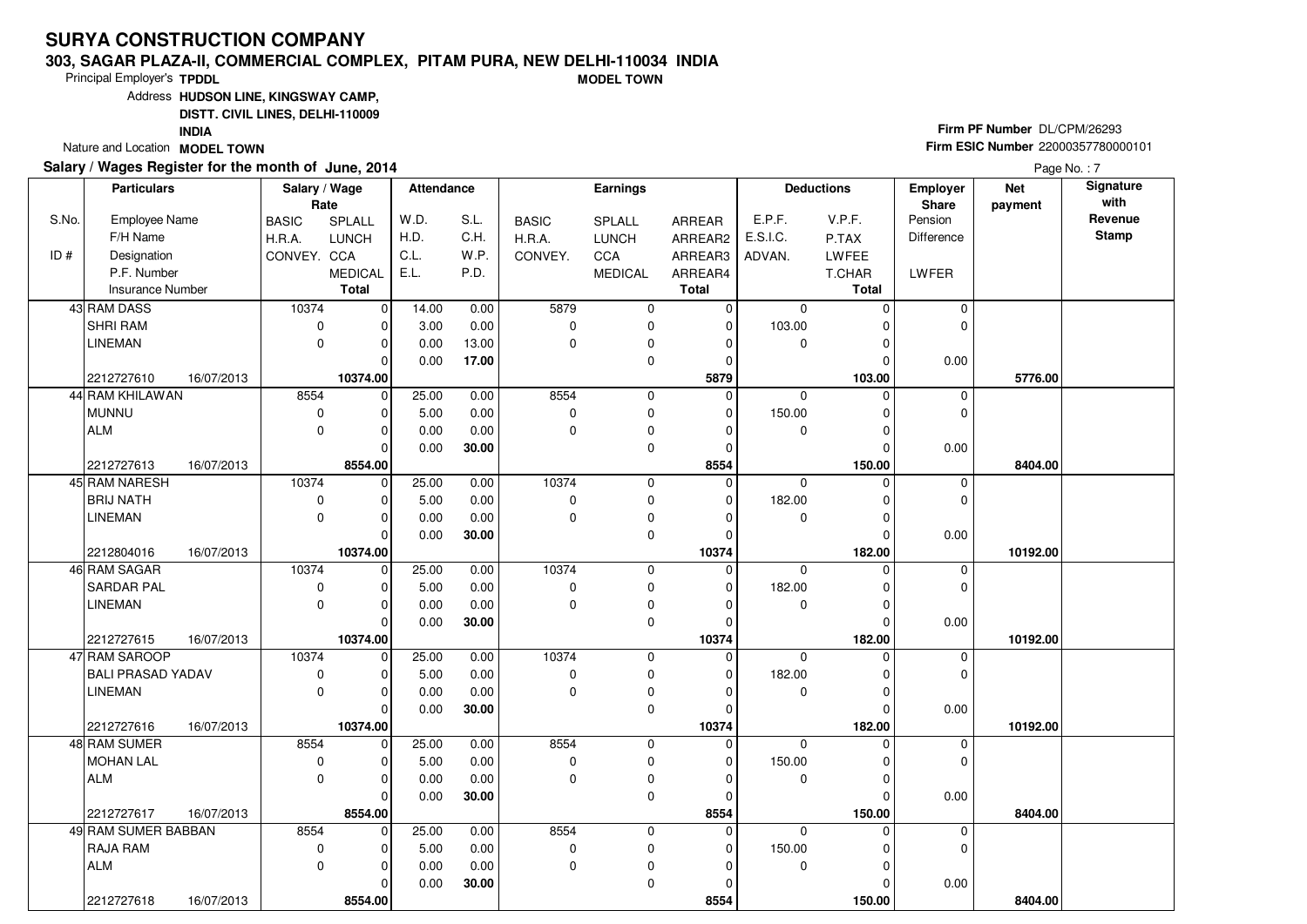#### **303, SAGAR PLAZA-II, COMMERCIAL COMPLEX, PITAM PURA, NEW DELHI-110034 INDIAMODEL TOWN**

Principal Employer's**TPDDL**

Address**HUDSON LINE, KINGSWAY CAMP,**

**DISTT. CIVIL LINES, DELHI-110009**

**INDIA**

Nature and Location **MODEL TOWN** 

### **Salary / Wages Register for the month of June, 2014**

**Firm PF Number** DL/CPM/26293 **Firm ESIC Number** <sup>22000357780000101</sup>

| Rate<br>Share<br>payment<br>S.No.<br>S.L.<br>E.P.F.<br>V.P.F.<br>Pension<br><b>Employee Name</b><br>SPLALL<br>W.D.<br><b>BASIC</b><br>SPLALL<br>ARREAR<br><b>BASIC</b><br>H.D.<br>C.H.<br>E.S.I.C.<br>F/H Name<br>H.R.A.<br>H.R.A.<br><b>LUNCH</b><br><b>LUNCH</b><br>ARREAR2<br>P.TAX<br><b>Difference</b><br>ID#<br>Designation<br>C.L.<br>W.P.<br>CONVEY. CCA<br>LWFEE<br>CONVEY.<br><b>CCA</b><br>ARREAR3<br>ADVAN.<br>P.F. Number<br>E.L.<br>P.D.<br><b>MEDICAL</b><br><b>MEDICAL</b><br>ARREAR4<br>T.CHAR<br>LWFER<br><b>Total</b><br><b>Insurance Number</b><br><b>Total</b><br><b>Total</b><br>50 RAM SURAT YADAV<br> 0 <br>5187<br>10374<br>13.00<br>0.00<br>$\overline{0}$<br>$\mathbf 0$<br>$\mathbf 0$<br>0<br>$\Omega$<br><b>DHAN YADAV</b><br>2.00<br>0.00<br>91.00<br>0<br>$\Omega$<br>0<br>$\Omega$<br>$\Omega$<br>$\Omega$<br>O<br><b>WELDING MAN</b><br>$\mathbf 0$<br>0.00<br>15.00<br>0<br>$\mathbf 0$<br>$\mathbf 0$<br>$\Omega$<br>$\Omega$<br>0<br>0<br>0.00<br>15.00<br>0.00<br>$\Omega$<br>$\Omega$<br>$\Omega$<br>10374.00<br>5187<br>2213229064<br>16/07/2013<br>91.00<br>5096.00<br>25.00<br>10374<br>51 RAMESH<br>10374<br>$\mathbf 0$<br>0.00<br>$\mathbf 0$<br>0<br>$\mathbf 0$<br>$\Omega$<br>$\mathbf 0$ | Revenue<br><b>Stamp</b> |
|-------------------------------------------------------------------------------------------------------------------------------------------------------------------------------------------------------------------------------------------------------------------------------------------------------------------------------------------------------------------------------------------------------------------------------------------------------------------------------------------------------------------------------------------------------------------------------------------------------------------------------------------------------------------------------------------------------------------------------------------------------------------------------------------------------------------------------------------------------------------------------------------------------------------------------------------------------------------------------------------------------------------------------------------------------------------------------------------------------------------------------------------------------------------------------------------------------------------------------------------|-------------------------|
|                                                                                                                                                                                                                                                                                                                                                                                                                                                                                                                                                                                                                                                                                                                                                                                                                                                                                                                                                                                                                                                                                                                                                                                                                                           |                         |
|                                                                                                                                                                                                                                                                                                                                                                                                                                                                                                                                                                                                                                                                                                                                                                                                                                                                                                                                                                                                                                                                                                                                                                                                                                           |                         |
|                                                                                                                                                                                                                                                                                                                                                                                                                                                                                                                                                                                                                                                                                                                                                                                                                                                                                                                                                                                                                                                                                                                                                                                                                                           |                         |
|                                                                                                                                                                                                                                                                                                                                                                                                                                                                                                                                                                                                                                                                                                                                                                                                                                                                                                                                                                                                                                                                                                                                                                                                                                           |                         |
|                                                                                                                                                                                                                                                                                                                                                                                                                                                                                                                                                                                                                                                                                                                                                                                                                                                                                                                                                                                                                                                                                                                                                                                                                                           |                         |
|                                                                                                                                                                                                                                                                                                                                                                                                                                                                                                                                                                                                                                                                                                                                                                                                                                                                                                                                                                                                                                                                                                                                                                                                                                           |                         |
|                                                                                                                                                                                                                                                                                                                                                                                                                                                                                                                                                                                                                                                                                                                                                                                                                                                                                                                                                                                                                                                                                                                                                                                                                                           |                         |
|                                                                                                                                                                                                                                                                                                                                                                                                                                                                                                                                                                                                                                                                                                                                                                                                                                                                                                                                                                                                                                                                                                                                                                                                                                           |                         |
|                                                                                                                                                                                                                                                                                                                                                                                                                                                                                                                                                                                                                                                                                                                                                                                                                                                                                                                                                                                                                                                                                                                                                                                                                                           |                         |
|                                                                                                                                                                                                                                                                                                                                                                                                                                                                                                                                                                                                                                                                                                                                                                                                                                                                                                                                                                                                                                                                                                                                                                                                                                           |                         |
|                                                                                                                                                                                                                                                                                                                                                                                                                                                                                                                                                                                                                                                                                                                                                                                                                                                                                                                                                                                                                                                                                                                                                                                                                                           |                         |
| CHATURI<br>0<br>5.00<br>0.00<br>$\mathbf 0$<br>0<br>182.00<br>$\Omega$<br>$\Omega$<br>$\Omega$<br>$\Omega$                                                                                                                                                                                                                                                                                                                                                                                                                                                                                                                                                                                                                                                                                                                                                                                                                                                                                                                                                                                                                                                                                                                                |                         |
| <b>LINEMAN</b><br>$\mathbf 0$<br>0.00<br>0.00<br>0<br>$\mathbf 0$<br>0<br>$\Omega$<br>$\Omega$<br>$\Omega$                                                                                                                                                                                                                                                                                                                                                                                                                                                                                                                                                                                                                                                                                                                                                                                                                                                                                                                                                                                                                                                                                                                                |                         |
| 0.00<br>30.00<br>0<br>0.00<br>$\Omega$<br>$\Omega$<br>$\Omega$                                                                                                                                                                                                                                                                                                                                                                                                                                                                                                                                                                                                                                                                                                                                                                                                                                                                                                                                                                                                                                                                                                                                                                            |                         |
| 10374.00<br>10374<br>182.00<br>2212727611<br>16/07/2013<br>10192.00                                                                                                                                                                                                                                                                                                                                                                                                                                                                                                                                                                                                                                                                                                                                                                                                                                                                                                                                                                                                                                                                                                                                                                       |                         |
| 52 RAMESH YADAV<br>10374<br>25.00<br>10374<br>0.00<br>0<br>0<br>$\Omega$<br>$\mathbf 0$<br>$\mathbf 0$<br>$\Omega$                                                                                                                                                                                                                                                                                                                                                                                                                                                                                                                                                                                                                                                                                                                                                                                                                                                                                                                                                                                                                                                                                                                        |                         |
| ORI YADAV<br>0<br>0.00<br>$\mathbf 0$<br>0<br>182.00<br>5.00<br>$\Omega$<br>0<br>$\Omega$                                                                                                                                                                                                                                                                                                                                                                                                                                                                                                                                                                                                                                                                                                                                                                                                                                                                                                                                                                                                                                                                                                                                                 |                         |
| <b>LINEMAN</b><br>$\mathbf 0$<br>0.00<br>0.00<br>0<br>$\mathbf 0$<br>0<br>$\Omega$<br>0<br>0                                                                                                                                                                                                                                                                                                                                                                                                                                                                                                                                                                                                                                                                                                                                                                                                                                                                                                                                                                                                                                                                                                                                              |                         |
| $\mathbf 0$<br>0.00<br>$\Omega$<br>0.00<br>30.00<br>$\Omega$<br>$\Omega$                                                                                                                                                                                                                                                                                                                                                                                                                                                                                                                                                                                                                                                                                                                                                                                                                                                                                                                                                                                                                                                                                                                                                                  |                         |
| 10374.00<br>10374<br>182.00<br>2212727612<br>16/07/2013<br>10192.00                                                                                                                                                                                                                                                                                                                                                                                                                                                                                                                                                                                                                                                                                                                                                                                                                                                                                                                                                                                                                                                                                                                                                                       |                         |
| 53 RAMU CHAUHAN<br>8554<br>$\mathbf 0$<br>0.00<br>0.00<br>$\mathbf 0$<br>0<br>$\Omega$<br>$\mathbf 0$<br>$\Omega$<br>0                                                                                                                                                                                                                                                                                                                                                                                                                                                                                                                                                                                                                                                                                                                                                                                                                                                                                                                                                                                                                                                                                                                    |                         |
| 0.00<br>MAHKU CHAUHAN<br>$\mathbf 0$<br>0.00<br>0.00<br>$\mathbf 0$<br>0<br>0<br>$\Omega$<br>$\Omega$<br>$\Omega$                                                                                                                                                                                                                                                                                                                                                                                                                                                                                                                                                                                                                                                                                                                                                                                                                                                                                                                                                                                                                                                                                                                         |                         |
| $\mathbf 0$<br>30.00<br>0<br><b>ALM</b><br>0.00<br>$\mathbf 0$<br>0<br>$\Omega$<br>0<br>0                                                                                                                                                                                                                                                                                                                                                                                                                                                                                                                                                                                                                                                                                                                                                                                                                                                                                                                                                                                                                                                                                                                                                 |                         |
| $\mathbf 0$<br>0.00<br>0.00<br>0.00<br>$\mathbf 0$<br>$\Omega$<br>$\Omega$                                                                                                                                                                                                                                                                                                                                                                                                                                                                                                                                                                                                                                                                                                                                                                                                                                                                                                                                                                                                                                                                                                                                                                |                         |
| 8554.00<br>0.00<br>2212778067<br>16/07/2013<br>$\bf{0}$<br>0.00<br>$\Omega$<br>10374<br>0<br>$\Omega$<br>$\Omega$                                                                                                                                                                                                                                                                                                                                                                                                                                                                                                                                                                                                                                                                                                                                                                                                                                                                                                                                                                                                                                                                                                                         |                         |
| 54 RANJEET<br>10374<br>25.00<br>0.00<br>0<br>0<br>182.00<br><b>MAHADEV PASWAN</b><br>5.00<br>0.00<br>$\mathbf 0$<br>0<br>0<br>$\Omega$<br>$\Omega$                                                                                                                                                                                                                                                                                                                                                                                                                                                                                                                                                                                                                                                                                                                                                                                                                                                                                                                                                                                                                                                                                        |                         |
| 0<br>$\Omega$<br>$\pmb{0}$<br><b>LINEMAN</b><br>0.00<br>0.00<br>$\Omega$<br>$\mathbf 0$<br>$\Omega$<br>$\Omega$<br>$\Omega$                                                                                                                                                                                                                                                                                                                                                                                                                                                                                                                                                                                                                                                                                                                                                                                                                                                                                                                                                                                                                                                                                                               |                         |
| 30.00<br>$\mathbf 0$<br>0.00<br>0.00<br>$\Omega$<br>$\Omega$<br>$\Omega$                                                                                                                                                                                                                                                                                                                                                                                                                                                                                                                                                                                                                                                                                                                                                                                                                                                                                                                                                                                                                                                                                                                                                                  |                         |
| 10374<br>1013583468<br>16/07/2013<br>10374.00<br>182.00<br>10192.00                                                                                                                                                                                                                                                                                                                                                                                                                                                                                                                                                                                                                                                                                                                                                                                                                                                                                                                                                                                                                                                                                                                                                                       |                         |
| 55 RANJEET KUMAR<br>8554<br>$\mathbf 0$<br>25.00<br>0.00<br>8554<br>0<br>$\mathbf 0$<br>$\mathbf 0$<br>0<br>0                                                                                                                                                                                                                                                                                                                                                                                                                                                                                                                                                                                                                                                                                                                                                                                                                                                                                                                                                                                                                                                                                                                             |                         |
| <b>BASDEV</b><br>$\pmb{0}$<br>5.00<br>0.00<br>$\mathbf 0$<br>0<br>150.00<br>0<br>$\Omega$<br>$\Omega$<br>$\Omega$                                                                                                                                                                                                                                                                                                                                                                                                                                                                                                                                                                                                                                                                                                                                                                                                                                                                                                                                                                                                                                                                                                                         |                         |
| $\Omega$<br>$\mathbf 0$<br><b>ALM</b><br>0.00<br>0.00<br>$\Omega$<br>$\Omega$<br>0<br>$\Omega$<br>$\Omega$                                                                                                                                                                                                                                                                                                                                                                                                                                                                                                                                                                                                                                                                                                                                                                                                                                                                                                                                                                                                                                                                                                                                |                         |
| 0.00<br>30.00<br>$\mathbf 0$<br>0.00<br>$\Omega$<br>$\Omega$<br>$\Omega$                                                                                                                                                                                                                                                                                                                                                                                                                                                                                                                                                                                                                                                                                                                                                                                                                                                                                                                                                                                                                                                                                                                                                                  |                         |
| 8554.00<br>8554<br>2212727619<br>16/07/2013<br>150.00<br>8404.00                                                                                                                                                                                                                                                                                                                                                                                                                                                                                                                                                                                                                                                                                                                                                                                                                                                                                                                                                                                                                                                                                                                                                                          |                         |
| 56 RAVI KUMAR<br>11310<br>$\Omega$<br>25.00<br>0.00<br>11310<br>0<br>0<br>$\Omega$<br>0<br>0                                                                                                                                                                                                                                                                                                                                                                                                                                                                                                                                                                                                                                                                                                                                                                                                                                                                                                                                                                                                                                                                                                                                              |                         |
| <b>DHARAM SINGH</b><br>$\mathbf 0$<br>$\pmb{0}$<br>0<br>198.00<br>0<br>5.00<br>0.00<br>0<br>0                                                                                                                                                                                                                                                                                                                                                                                                                                                                                                                                                                                                                                                                                                                                                                                                                                                                                                                                                                                                                                                                                                                                             |                         |
| $\mathbf 0$<br>0<br><b>SUPERVISOR</b><br>0.00<br>0.00<br>$\mathbf 0$<br>$\Omega$<br>0<br>$\Omega$<br>$\Omega$                                                                                                                                                                                                                                                                                                                                                                                                                                                                                                                                                                                                                                                                                                                                                                                                                                                                                                                                                                                                                                                                                                                             |                         |
| 0<br>0.00<br>30.00<br>0.00<br>$\Omega$<br>0<br>0                                                                                                                                                                                                                                                                                                                                                                                                                                                                                                                                                                                                                                                                                                                                                                                                                                                                                                                                                                                                                                                                                                                                                                                          |                         |
| 1013657750<br>16/07/2013<br>11310.00<br>11310<br>198.00<br>11112.00                                                                                                                                                                                                                                                                                                                                                                                                                                                                                                                                                                                                                                                                                                                                                                                                                                                                                                                                                                                                                                                                                                                                                                       |                         |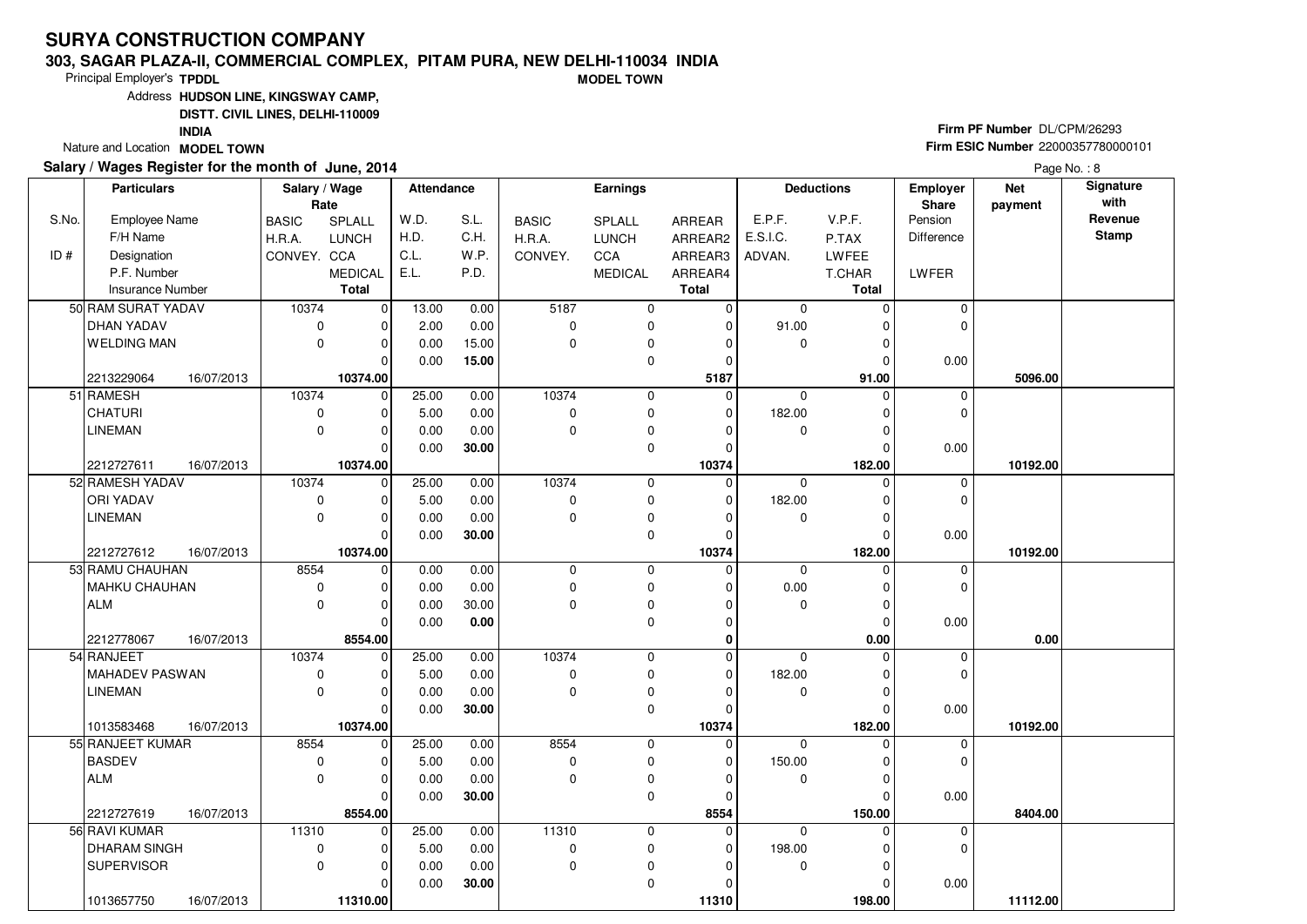#### **303, SAGAR PLAZA-II, COMMERCIAL COMPLEX, PITAM PURA, NEW DELHI-110034 INDIAMODEL TOWN**

Principal Employer's**TPDDL**

Address**HUDSON LINE, KINGSWAY CAMP,**

**DISTT. CIVIL LINES, DELHI-110009**

**INDIA**

Nature and Location **MODEL TOWN** 

### **Salary / Wages Register for the month of June, 2014**

**Firm PF Number** DL/CPM/26293 **Firm ESIC Number** <sup>22000357780000101</sup>

|       | <b>Particulars</b>                           | Salary / Wage       | Rate                | <b>Attendance</b> |               |              | Earnings       |                |                    | <b>Deductions</b>  | Employer<br>Share | <b>Net</b><br>payment | Signature<br>with |
|-------|----------------------------------------------|---------------------|---------------------|-------------------|---------------|--------------|----------------|----------------|--------------------|--------------------|-------------------|-----------------------|-------------------|
| S.No. | <b>Employee Name</b>                         | <b>BASIC</b>        | SPLALL              | W.D.              | S.L.          | <b>BASIC</b> | SPLALL         | ARREAR         | E.P.F.             | V.P.F.             | Pension           |                       | Revenue           |
|       | F/H Name                                     | H.R.A.              | <b>LUNCH</b>        | H.D.              | C.H.          | H.R.A.       | <b>LUNCH</b>   | ARREAR2        | E.S.I.C.           | P.TAX              | <b>Difference</b> |                       | <b>Stamp</b>      |
| ID#   | Designation                                  | CONVEY. CCA         |                     | C.L.              | W.P.          | CONVEY.      | <b>CCA</b>     | ARREAR3        | ADVAN.             | LWFEE              |                   |                       |                   |
|       | P.F. Number                                  |                     | <b>MEDICAL</b>      | E.L.              | P.D.          |              | <b>MEDICAL</b> | ARREAR4        |                    | T.CHAR             | LWFER             |                       |                   |
|       | <b>Insurance Number</b>                      |                     | <b>Total</b>        |                   |               |              |                | <b>Total</b>   |                    | <b>Total</b>       |                   |                       |                   |
|       | 57 RAVINDER PAL                              | 10374               | 0                   | 25.00             | 0.00          | 10374        | 0              | $\overline{0}$ | $\mathbf 0$        | $\Omega$           | $\mathbf 0$       |                       |                   |
|       | <b>SARDAR PAL</b>                            | $\mathbf 0$         | O                   | 5.00              | 0.00          | $\Omega$     | 0              | $\mathbf 0$    | 182.00             | O                  | $\Omega$          |                       |                   |
|       | <b>LINEMAN</b>                               | $\mathbf 0$         | $\Omega$            | 0.00              | 0.00          | $\mathbf 0$  | 0              | $\Omega$       | $\mathbf 0$        | 0                  |                   |                       |                   |
|       |                                              |                     | $\Omega$            | 0.00              | 30.00         |              | 0              | $\Omega$       |                    | $\Omega$           | 0.00              |                       |                   |
|       | 2212727621<br>16/07/2013                     |                     | 10374.00            |                   |               |              |                | 10374          |                    | 182.00             |                   | 10192.00              |                   |
|       | 58 RISHI KUMAR                               | 10374               | $\mathbf 0$         | 20.00             | 0.00          | 8645         | 0              | $\mathbf 0$    | $\mathbf 0$        | $\Omega$           | $\mathbf 0$       |                       |                   |
|       | <b>DEVDUTT SHARMA</b>                        | 0                   | $\Omega$            | 5.00              | 0.00          | $\mathbf 0$  | 0              | $\Omega$       | 152.00             | $\Omega$           | $\Omega$          |                       |                   |
|       | <b>TO</b>                                    | $\mathbf 0$         | $\Omega$            | 0.00              | 5.00          | $\mathbf 0$  | 0              | $\Omega$       | 0                  | $\Omega$           |                   |                       |                   |
|       |                                              |                     | $\Omega$            | 0.00              | 25.00         |              | 0              | $\Omega$       |                    | $\Omega$           | 0.00              |                       |                   |
|       | 1013583480<br>16/07/2013                     |                     | 10374.00            |                   |               |              |                | 8645           |                    | 152.00             |                   | 8493.00               |                   |
|       | 59 SACHIN RUHELA                             | 8554                | $\mathbf 0$         | 25.00             | 0.00          | 8554         | 0              | 0              | $\Omega$           | U                  | $\mathbf 0$       |                       |                   |
|       | LAXMAN SINGH RUHELA                          | $\pmb{0}$           |                     | 5.00              | 0.00          | $\pmb{0}$    | 0              | $\Omega$       | 150.00             | $\Omega$           | 0                 |                       |                   |
|       | <b>ALM</b>                                   | $\mathbf 0$         | $\Omega$            | 0.00              | 0.00          | $\mathbf 0$  | 0              | 0              | 0                  | 0                  |                   |                       |                   |
|       |                                              |                     | $\Omega$            | 0.00              | 30.00         |              | 0              | $\Omega$       |                    | $\Omega$           | 0.00              |                       |                   |
|       | 2212778081<br>16/07/2013                     |                     | 8554.00             |                   |               |              |                | 8554           |                    | 150.00             |                   | 8404.00               |                   |
|       | 60 SANDEEP KUMAR                             | 8554                | $\mathbf 0$         | 25.00             | 0.00          | 8554         | 0              | 0              | $\mathbf 0$        | $\Omega$           | 0                 |                       |                   |
|       | ROHTASH SINGH                                | $\mathbf 0$         | $\Omega$            | 5.00              | 0.00          | $\mathbf 0$  | 0              | $\Omega$       | 150.00             | $\Omega$           | 0                 |                       |                   |
|       | <b>ALM</b>                                   | $\mathbf 0$         | $\Omega$            | 0.00              | 0.00          | $\mathbf 0$  | 0              | 0              | 0                  | 0                  |                   |                       |                   |
|       |                                              |                     | $\Omega$            | 0.00              | 30.00         |              | 0              | $\Omega$       |                    | $\Omega$           | 0.00              |                       |                   |
|       | 1013583465<br>16/07/2013<br>61 SANJEET YADAV |                     | 8554.00<br>$\Omega$ |                   |               | 8554         |                | 8554           |                    | 150.00<br>$\Omega$ |                   | 8404.00               |                   |
|       | <b>HARIHAR YADAV</b>                         | 8554<br>$\mathbf 0$ |                     | 25.00<br>5.00     | 0.00<br>0.00  | $\mathbf 0$  | 0<br>0         | 0<br>$\Omega$  | $\Omega$<br>150.00 | $\Omega$           | 0<br>0            |                       |                   |
|       | <b>ALM</b>                                   | $\Omega$            | $\Omega$            |                   |               | $\Omega$     |                | $\Omega$       | $\mathbf 0$        | $\Omega$           |                   |                       |                   |
|       |                                              |                     | $\Omega$            | 0.00<br>0.00      | 0.00<br>30.00 |              | 0<br>0         | $\Omega$       |                    | $\Omega$           | 0.00              |                       |                   |
|       | 1112820322<br>16/07/2013                     |                     | 8554.00             |                   |               |              |                | 8554           |                    | 150.00             |                   | 8404.00               |                   |
|       | 62 SARVAN PAL                                | 8554                | $\Omega$            | 25.00             | 0.00          | 8554         | 0              | $\mathbf 0$    | $\mathbf 0$        | 0                  | 0                 |                       |                   |
|       | <b>RAM SAGAR</b>                             | $\mathbf 0$         | $\Omega$            | 5.00              | 0.00          | $\mathbf 0$  | 0              | $\Omega$       | 150.00             | $\Omega$           | 0                 |                       |                   |
|       | <b>ALM</b>                                   | $\Omega$            | O                   | 0.00              | 0.00          | $\Omega$     | 0              | $\Omega$       | 0                  | $\Omega$           |                   |                       |                   |
|       |                                              |                     | $\Omega$            | 0.00              | 30.00         |              | $\mathbf 0$    | $\Omega$       |                    | $\Omega$           | 0.00              |                       |                   |
|       | 1013585115<br>16/07/2013                     |                     | 8554.00             |                   |               |              |                | 8554           |                    | 150.00             |                   | 8404.00               |                   |
|       | 63 SATENDER KUMAR                            | 10374               | $\Omega$            | 25.00             | 0.00          | 10374        | 0              | 0              | $\Omega$           | 0                  | 0                 |                       |                   |
|       | NATHU RAM                                    | $\mathbf 0$         |                     | 5.00              | 0.00          | $\pmb{0}$    | 0              | 0              | 182.00             | 0                  | 0                 |                       |                   |
|       | <b>LINEMAN</b>                               | $\Omega$            | $\Omega$            | 0.00              | 0.00          | $\mathbf 0$  | 0              | $\Omega$       | 0                  | $\Omega$           |                   |                       |                   |
|       |                                              |                     | $\Omega$            | 0.00              | 30.00         |              | 0              | $\Omega$       |                    | 0                  | 0.00              |                       |                   |
|       | 1013583479<br>16/07/2013                     |                     | 10374.00            |                   |               |              |                | 10374          |                    | 182.00             |                   | 10192.00              |                   |
|       |                                              |                     |                     |                   |               |              |                |                |                    |                    |                   |                       |                   |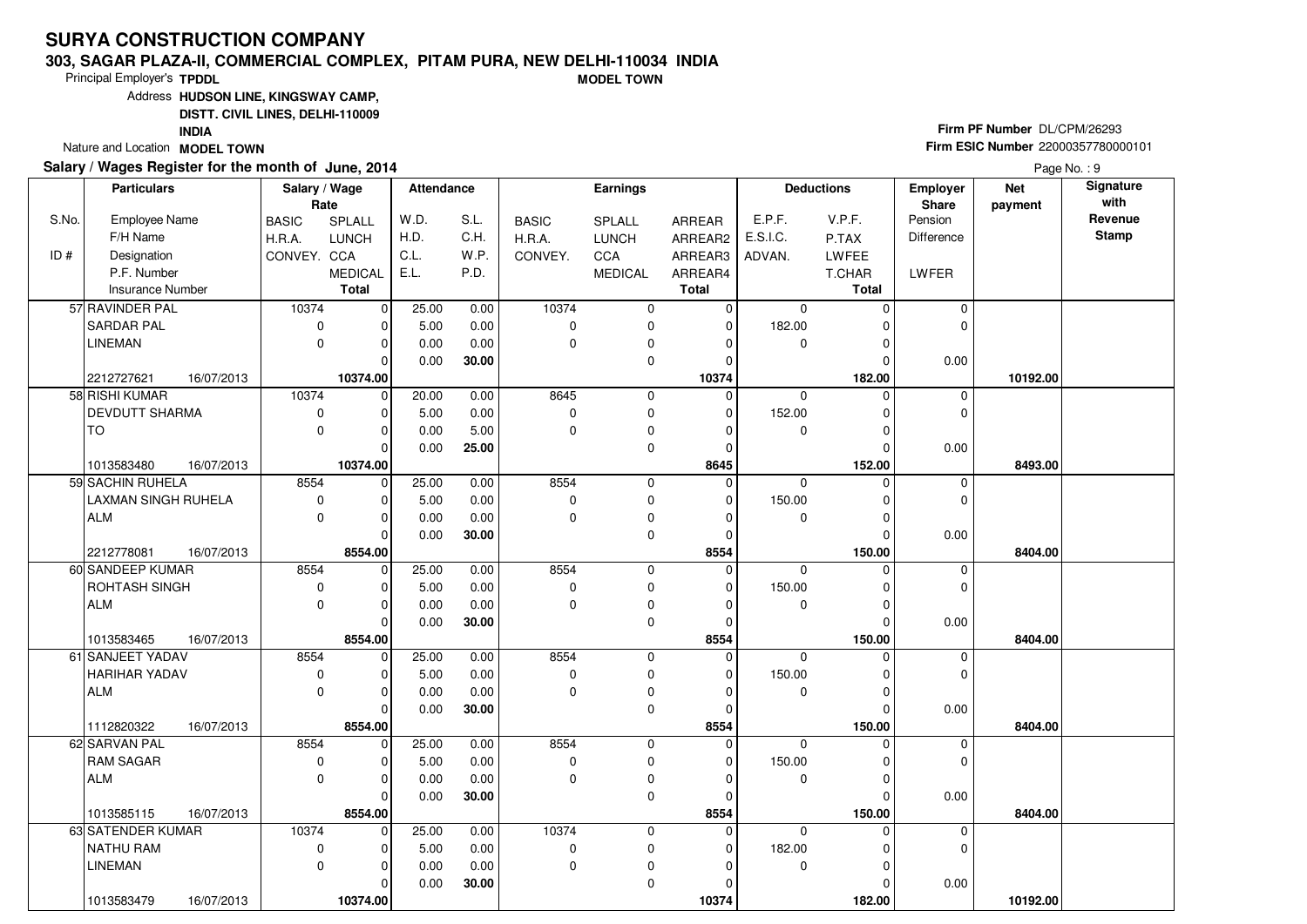#### **303, SAGAR PLAZA-II, COMMERCIAL COMPLEX, PITAM PURA, NEW DELHI-110034 INDIAMODEL TOWN**

Principal Employer's**TPDDL**

Address**HUDSON LINE, KINGSWAY CAMP,**

**DISTT. CIVIL LINES, DELHI-110009**

**INDIA**

Nature and Location **MODEL TOWN** 

### **Salary / Wages Register for the month of June, 2014**

**Firm PF Number** DL/CPM/26293 **Firm ESIC Number** <sup>22000357780000101</sup>

|       | <b>Particulars</b>       | Salary / Wage              | Rate                | <b>Attendance</b> |       |                     | Earnings       |                         |             | <b>Deductions</b> | Employer<br>Share | <b>Net</b><br>payment | Signature<br>with |
|-------|--------------------------|----------------------------|---------------------|-------------------|-------|---------------------|----------------|-------------------------|-------------|-------------------|-------------------|-----------------------|-------------------|
| S.No. | <b>Employee Name</b>     | <b>BASIC</b>               | SPLALL              | W.D.              | S.L.  | <b>BASIC</b>        | <b>SPLALL</b>  | ARREAR                  | E.P.F.      | V.P.F.            | Pension           |                       | Revenue           |
|       | F/H Name                 | H.R.A.                     | <b>LUNCH</b>        | H.D.              | C.H.  | H.R.A.              | <b>LUNCH</b>   | ARREAR2                 | E.S.I.C.    | P.TAX             | <b>Difference</b> |                       | <b>Stamp</b>      |
| ID#   | Designation              | CONVEY. CCA                |                     | C.L.              | W.P.  | CONVEY.             | CCA            | ARREAR3                 | ADVAN.      | LWFEE             |                   |                       |                   |
|       | P.F. Number              |                            | <b>MEDICAL</b>      | E.L.              | P.D.  |                     | <b>MEDICAL</b> | ARREAR4                 |             | T.CHAR            | LWFER             |                       |                   |
|       | <b>Insurance Number</b>  |                            | <b>Total</b>        |                   |       |                     |                | <b>Total</b>            |             | <b>Total</b>      |                   |                       |                   |
|       | 64 SATPAL RANGEELA       | 10374                      | 0                   | 25.00             | 0.00  | 10374               | $\pmb{0}$      | $\overline{0}$          | $\mathbf 0$ | $\Omega$          | $\mathbf 0$       |                       |                   |
|       | <b>OMI</b>               | 0                          | ŋ                   | 5.00              | 0.00  | $\mathbf 0$         | 0              | $\mathbf 0$             | 182.00      | 0                 | 0                 |                       |                   |
|       | <b>LINEMAN</b>           | $\mathbf 0$                | $\Omega$            | 0.00              | 0.00  | $\mathbf 0$         | 0              | $\Omega$                | $\mathbf 0$ | 0                 |                   |                       |                   |
|       |                          |                            | $\Omega$            | 0.00              | 30.00 |                     | 0              | $\Omega$                |             | $\Omega$          | 0.00              |                       |                   |
|       | 2212778090<br>16/07/2013 |                            | 10374.00            |                   |       |                     |                | 10374                   |             | 182.00            |                   | 10192.00              |                   |
|       | 65 SATYA NARAYAN         | 8554                       | $\mathbf 0$         | 18.00             | 0.00  | 6273                | 0              | 0                       | $\mathbf 0$ | $\Omega$          | 0                 |                       |                   |
|       | <b>DEVTADIN</b>          | $\mathbf 0$                | $\Omega$            | 4.00              | 0.00  | 0                   | 0              | $\Omega$                | 110.00      | $\Omega$          | $\mathbf 0$       |                       |                   |
|       | <b>ALM</b>               | $\mathbf 0$                | $\Omega$            | 0.00              | 8.00  | $\Omega$            | 0              | $\Omega$                | $\mathbf 0$ | $\Omega$          |                   |                       |                   |
|       |                          |                            | $\Omega$            | 0.00              | 22.00 |                     | 0              | $\Omega$                |             | $\Omega$          | 0.00              |                       |                   |
|       | 2212727623<br>16/07/2013 |                            | 8554.00             |                   |       |                     |                | 6273                    |             | 110.00            |                   | 6163.00               |                   |
|       | 66 SHIV KUMAR            | 10374                      | $\Omega$            | 25.00             | 0.00  | 10374               | 0              | $\Omega$                | $\Omega$    | O                 | 0                 |                       |                   |
|       | <b>LAXMAN PRASAD</b>     | 0                          |                     | 5.00              | 0.00  | 0                   | 0              | 0                       | 182.00      | 0                 | $\mathbf 0$       |                       |                   |
|       | <b>LINEMAN</b>           | $\mathbf 0$                | $\Omega$            | 0.00              | 0.00  | $\Omega$            | 0              | $\Omega$                | $\mathbf 0$ | $\Omega$          |                   |                       |                   |
|       |                          |                            | $\Omega$            | 0.00              | 30.00 |                     | $\mathbf 0$    | 0                       |             | $\Omega$          | 0.00              |                       |                   |
|       | 2212727626<br>16/07/2013 |                            | 10374.00            |                   |       |                     |                | 10374                   |             | 182.00            |                   | 10192.00              |                   |
|       | 67 SHIV NARAYAN          | 10374                      | $\Omega$            | 25.00             | 0.00  | 10374               | 0              | $\Omega$                | $\Omega$    | $\Omega$          | $\mathbf 0$       |                       |                   |
|       | KALLU                    | 0                          | $\Omega$            | 5.00              | 0.00  | $\mathbf 0$         | 0              | $\Omega$                | 182.00      | $\Omega$          | $\mathbf 0$       |                       |                   |
|       | <b>LINEMAN</b>           | $\mathbf 0$                | $\Omega$            | 0.00              | 0.00  | $\Omega$            | 0              | $\Omega$                | 0           | 0                 |                   |                       |                   |
|       |                          |                            | $\Omega$            | 0.00              | 30.00 |                     | 0              | $\Omega$                |             | $\Omega$          | 0.00              |                       |                   |
|       | 2212727628<br>16/07/2013 |                            | 10374.00            |                   |       |                     |                | 10374                   |             | 182.00            |                   | 10192.00              |                   |
|       | 68 SHREE CHAND           | 8554                       | $\Omega$            | 25.00             | 0.00  | 8554                | 0              | 0                       | $\Omega$    | O                 | 0                 |                       |                   |
|       | <b>HARGYAN SINGH</b>     | $\mathbf 0$                | O                   | 5.00              | 0.00  | $\mathbf 0$         | 0              | $\Omega$                | 150.00      | $\Omega$          | $\Omega$          |                       |                   |
|       | ALM                      | $\mathbf 0$                | $\Omega$            | 0.00              | 0.00  | $\Omega$            | 0              | $\Omega$                | 0           | $\Omega$          |                   |                       |                   |
|       |                          |                            | $\Omega$            | 0.00              | 30.00 |                     | $\mathbf 0$    | $\Omega$                |             | $\Omega$          | 0.00              |                       |                   |
|       | 2212727630<br>16/07/2013 |                            | 8554.00<br>$\Omega$ |                   |       |                     |                | 8554                    |             | 150.00<br>0       |                   | 8404.00               |                   |
|       | 69 SHRI BHAGWAN          | 8554                       | $\Omega$            | 25.00             | 0.00  | 8554<br>$\mathbf 0$ | 0              | $\mathbf 0$<br>$\Omega$ | $\mathbf 0$ | $\Omega$          | 0<br>0            |                       |                   |
|       | LT SATYA NARAIN          | $\mathbf 0$<br>$\mathbf 0$ | O                   | 5.00              | 0.00  |                     | 0              |                         | 150.00      |                   |                   |                       |                   |
|       | <b>ALM</b>               |                            | $\Omega$            | 0.00              | 0.00  | $\mathbf 0$         | 0              | 0                       | 0           | 0                 |                   |                       |                   |
|       |                          |                            |                     | 0.00              | 30.00 |                     | $\mathbf 0$    | $\Omega$                |             | $\Omega$          | 0.00              |                       |                   |
|       | 16/07/2013<br>2212921960 |                            | 8554.00<br>$\Omega$ |                   |       |                     |                | 8554                    | $\Omega$    | 150.00            |                   | 8404.00               |                   |
|       | 70 SHRIDHAR YADAV        | 10374                      |                     | 24.00             | 0.00  | 10028               | 0              | 0                       |             | 0                 | 0                 |                       |                   |
|       | <b>GANESH YADAV</b>      | $\mathbf 0$                |                     | 5.00              | 0.00  | $\pmb{0}$           | 0              | 0                       | 176.00      | 0                 | 0                 |                       |                   |
|       | <b>LINEMAN</b>           | $\Omega$                   | $\Omega$            | 0.00              | 1.00  | $\mathbf 0$         | 0              | $\Omega$                | 0           | $\Omega$          |                   |                       |                   |
|       |                          |                            | $\Omega$            | 0.00              | 29.00 |                     | 0              | $\Omega$                |             | 0                 | 0.00              |                       |                   |
|       | 2212727631<br>16/07/2013 |                            | 10374.00            |                   |       |                     |                | 10028                   |             | 176.00            |                   | 9852.00               |                   |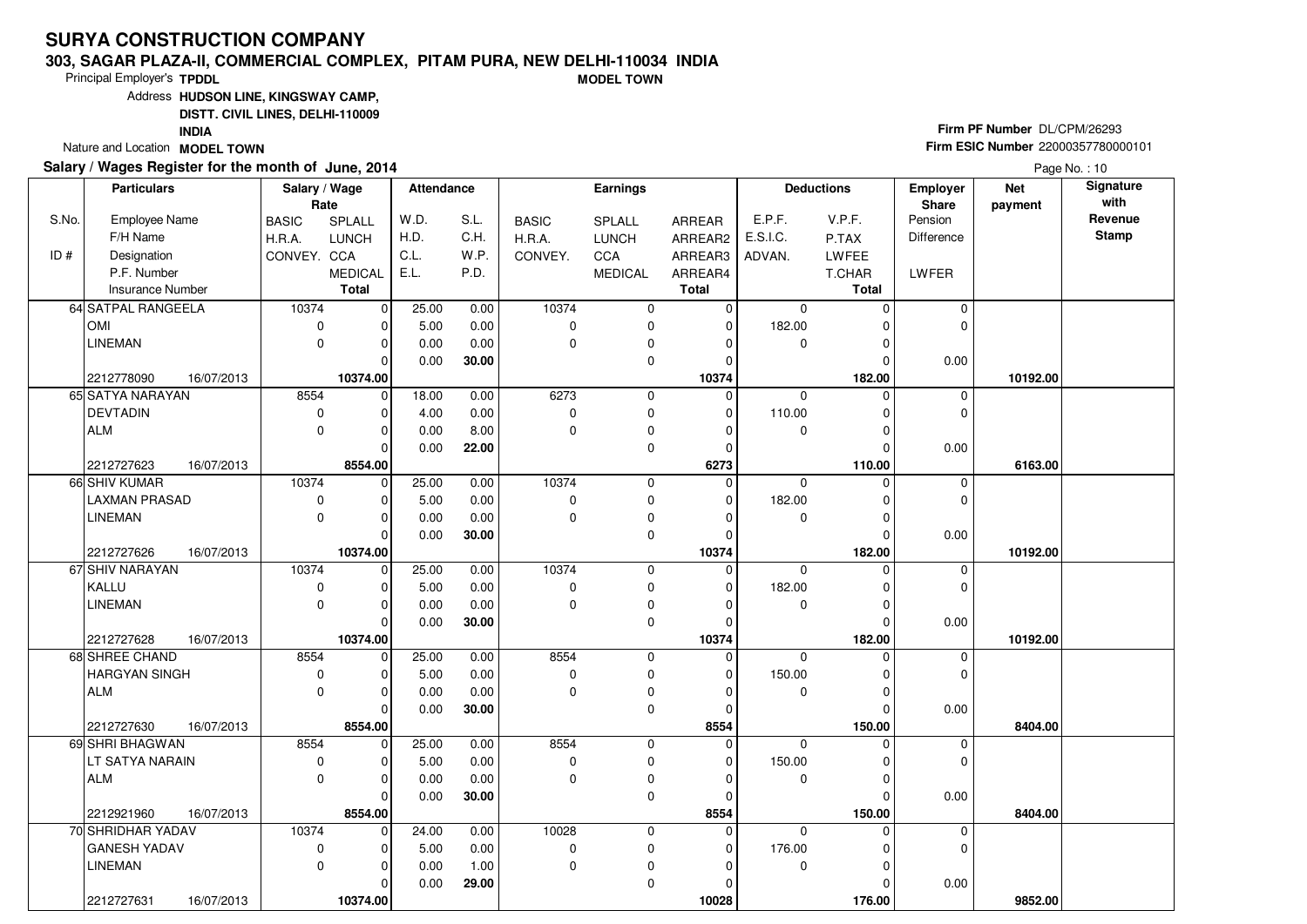#### **303, SAGAR PLAZA-II, COMMERCIAL COMPLEX, PITAM PURA, NEW DELHI-110034 INDIAMODEL TOWN**

Principal Employer's**TPDDL**

Address**HUDSON LINE, KINGSWAY CAMP,**

**DISTT. CIVIL LINES, DELHI-110009**

**INDIA**

Nature and Location **MODEL TOWN** 

### **Salary / Wages Register for the month of June, 2014**

**Firm PF Number** DL/CPM/26293 **Firm ESIC Number** <sup>22000357780000101</sup>

| Rate<br>Share<br>S.No.<br>S.L.<br>E.P.F.<br>V.P.F.<br>Pension<br><b>Employee Name</b><br>SPLALL<br>W.D.<br><b>BASIC</b><br>SPLALL<br>ARREAR<br><b>BASIC</b><br>H.D.<br>C.H.<br>F/H Name<br><b>LUNCH</b><br>E.S.I.C.<br>H.R.A.<br><b>LUNCH</b><br>H.R.A.<br>ARREAR2<br>P.TAX<br><b>Difference</b> | payment<br>Revenue<br><b>Stamp</b> |  |
|--------------------------------------------------------------------------------------------------------------------------------------------------------------------------------------------------------------------------------------------------------------------------------------------------|------------------------------------|--|
|                                                                                                                                                                                                                                                                                                  |                                    |  |
|                                                                                                                                                                                                                                                                                                  |                                    |  |
| ID#<br>C.L.<br>W.P.<br>Designation<br>CONVEY. CCA<br>CONVEY.<br>CCA<br>ARREAR3<br><b>LWFEE</b><br>ADVAN.                                                                                                                                                                                         |                                    |  |
| P.F. Number<br>E.L.<br>P.D.<br><b>LWFER</b><br><b>MEDICAL</b><br><b>MEDICAL</b><br>ARREAR4<br>T.CHAR                                                                                                                                                                                             |                                    |  |
| <b>Total</b><br><b>Insurance Number</b><br><b>Total</b><br><b>Total</b>                                                                                                                                                                                                                          |                                    |  |
| 10374<br>71 SHYAM LAL<br>10374<br>0<br>25.00<br>0.00<br>0<br>$\mathbf 0$<br>$\mathbf 0$<br>0<br>$\Omega$                                                                                                                                                                                         |                                    |  |
| <b>CHANDER BHAN</b><br>0.00<br>182.00<br>$\mathbf 0$<br>5.00<br>$\Omega$<br>$\mathbf 0$<br>$\mathbf 0$<br>$\Omega$<br>$\Omega$                                                                                                                                                                   |                                    |  |
| <b>LINEMAN</b><br>0.00<br>0.00<br>0<br>0<br>0<br>$\Omega$<br>$\mathbf 0$<br>$\Omega$<br>O                                                                                                                                                                                                        |                                    |  |
| $\mathbf 0$<br>$\Omega$<br>30.00<br>0.00<br>0.00<br>$\Omega$<br>ŋ                                                                                                                                                                                                                                |                                    |  |
| 10374.00<br>2212731715<br>16/07/2013<br>10374<br>182.00                                                                                                                                                                                                                                          | 10192.00                           |  |
| 25.00<br>8554<br>72 SOM PAL<br>8554<br> 0 <br>0<br>$\mathbf 0$<br>$\mathbf 0$<br>0.00<br>$\Omega$<br>$\mathbf 0$                                                                                                                                                                                 |                                    |  |
| <b>TOTA RAM</b><br>5.00<br>0.00<br>0<br>150.00<br>$\Omega$<br>0<br>$\Omega$<br>0<br>$\Omega$<br>O                                                                                                                                                                                                |                                    |  |
| <b>ALM</b><br>0.00<br>0.00<br>$\pmb{0}$<br>0<br>$\Omega$<br>0<br>0<br>$\Omega$<br>O                                                                                                                                                                                                              |                                    |  |
| $\mathbf 0$<br>$\Omega$<br>0.00<br>30.00<br>0.00<br>$\Omega$<br>$\Omega$                                                                                                                                                                                                                         |                                    |  |
| 8554.00<br>8554<br>150.00<br>2212727633<br>16/07/2013                                                                                                                                                                                                                                            | 8404.00                            |  |
| 8554<br>73 SONE LAL<br>20.00<br>0.00<br>6843<br>0<br>0<br>$\Omega$<br>$\mathbf 0$<br>0<br>$\Omega$                                                                                                                                                                                               |                                    |  |
| <b>JAGDISH PRASAD</b><br>$\pmb{0}$<br>0.00<br>$\mathbf 0$<br>0<br>120.00<br>$\mathbf 0$<br>4.00<br>$\Omega$<br>0                                                                                                                                                                                 |                                    |  |
| <b>ALM</b><br>0<br>$\mathbf 0$<br>0.00<br>6.00<br>$\Omega$<br>0<br>$\mathbf 0$<br>$\mathbf 0$<br>0                                                                                                                                                                                               |                                    |  |
| 0.00<br>$\mathbf 0$<br>0.00<br>$\Omega$<br>24.00<br>$\Omega$<br>$\Omega$                                                                                                                                                                                                                         |                                    |  |
| 8554.00<br>6843<br>120.00<br>2212815710<br>16/07/2013                                                                                                                                                                                                                                            | 6723.00                            |  |
| 7699<br>74 SONU<br>8554<br>$\mathbf 0$<br>22.00<br>0.00<br>$\mathbf 0$<br>0<br>$\mathbf 0$<br>$\Omega$<br>$\mathbf 0$                                                                                                                                                                            |                                    |  |
| RADHEY SHYAM<br>5.00<br>0.00<br>$\mathbf 0$<br>0<br>135.00<br>$\mathbf 0$<br>0<br>$\Omega$<br>$\Omega$<br>$\Omega$                                                                                                                                                                               |                                    |  |
| 0<br>$\pmb{0}$<br><b>ALM</b><br>0.00<br>3.00<br>$\Omega$<br>0<br>0<br>$\Omega$<br>O                                                                                                                                                                                                              |                                    |  |
| $\mathbf 0$<br>$\Omega$<br>0.00<br>27.00<br>0.00<br>$\Omega$<br>ŋ                                                                                                                                                                                                                                |                                    |  |
| 8554.00<br>2213840049<br>16/07/2013<br>7699<br>135.00                                                                                                                                                                                                                                            | 7564.00                            |  |
| 75 SUBHASH SINGH<br>10374<br>10374<br>$\Omega$<br>25.00<br>0.00<br>0<br>0<br>$\Omega$<br>0                                                                                                                                                                                                       |                                    |  |
| <b>BALWANT SINGH</b><br>5.00<br>0.00<br>0<br>182.00<br>$\mathbf 0$<br>0<br>0<br>$\Omega$<br>$\Omega$<br>O<br>$\Omega$                                                                                                                                                                            |                                    |  |
| 0<br>$\pmb{0}$<br><b>LINEMAN</b><br>0.00<br>0.00<br>$\Omega$<br>$\Omega$<br>$\mathbf 0$<br>$\Omega$<br>$\Omega$                                                                                                                                                                                  |                                    |  |
| 0.00<br>0<br>$\Omega$<br>30.00<br>0.00<br>$\Omega$<br>10374.00<br>10374<br>182.00                                                                                                                                                                                                                |                                    |  |
| 2212778099<br>16/07/2013<br>76 SUBHASH YADAV<br>10374<br>25.00<br>10374<br>$\mathbf 0$<br>0.00<br>0<br>$\mathbf 0$<br>$\mathbf 0$<br>$\Omega$<br>0                                                                                                                                               | 10192.00                           |  |
| <b>BANSU YADAV</b><br>0<br>5.00<br>0.00<br>$\mathbf 0$<br>0<br>182.00<br>$\mathbf 0$<br>$\Omega$<br>$\Omega$<br>$\Omega$                                                                                                                                                                         |                                    |  |
| 0<br><b>LINEMAN</b><br>0.00<br>0.00<br>0<br>0<br>$\Omega$<br>$\Omega$<br>0<br>O                                                                                                                                                                                                                  |                                    |  |
| 0.00<br>30.00<br>0<br>0.00<br>$\Omega$<br>$\Omega$<br>0                                                                                                                                                                                                                                          |                                    |  |
| 10374.00<br>2212731717<br>16/07/2013<br>10374<br>182.00                                                                                                                                                                                                                                          | 10192.00                           |  |
| 10374<br>77 SUBHOD ROY<br>10374<br>$\mathbf 0$<br>25.00<br>0.00<br>0<br>$\mathbf 0$<br>$\Omega$<br>0<br>U                                                                                                                                                                                        |                                    |  |
| <b>RAM SEWAK ROY</b><br>0<br>5.00<br>$\mathbf 0$<br>$\pmb{0}$<br>182.00<br>0<br>0.00<br>$\mathbf 0$<br>$\Omega$                                                                                                                                                                                  |                                    |  |
| <b>LINEMAN</b><br>0<br>0.00<br>$\mathbf{0}$<br>$\pmb{0}$<br>0.00<br>$\mathbf 0$<br>0<br>$\Omega$                                                                                                                                                                                                 |                                    |  |
| 0.00<br>30.00<br>0<br>0.00<br>0<br>U                                                                                                                                                                                                                                                             |                                    |  |
| 1011711730<br>16/07/2013<br>10374.00<br>10374<br>182.00                                                                                                                                                                                                                                          | 10192.00                           |  |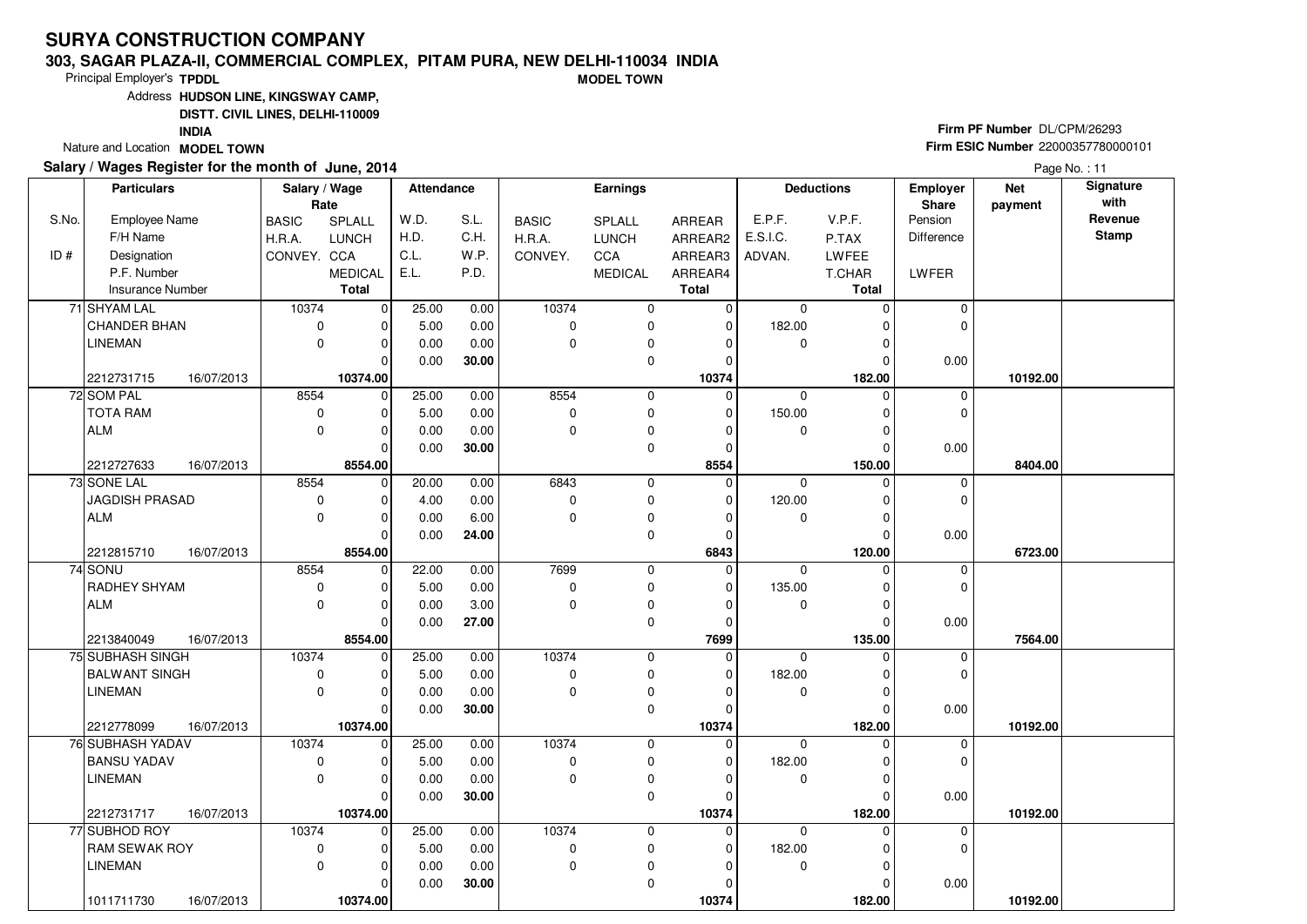#### **303, SAGAR PLAZA-II, COMMERCIAL COMPLEX, PITAM PURA, NEW DELHI-110034 INDIAMODEL TOWN**

Principal Employer's**TPDDL**

Address**HUDSON LINE, KINGSWAY CAMP,**

**DISTT. CIVIL LINES, DELHI-110009**

**INDIA**

Nature and Location **MODEL TOWN** 

### **Salary / Wages Register for the month of June, 2014**

**Firm PF Number** DL/CPM/26293 **Firm ESIC Number** <sup>22000357780000101</sup>

|       | <b>Particulars</b>                    | Salary / Wage | Rate                 | <b>Attendance</b> |       |                      | <b>Earnings</b> |               |                | <b>Deductions</b>    | Employer<br>Share | <b>Net</b><br>payment | Signature<br>with |
|-------|---------------------------------------|---------------|----------------------|-------------------|-------|----------------------|-----------------|---------------|----------------|----------------------|-------------------|-----------------------|-------------------|
| S.No. | <b>Employee Name</b>                  | <b>BASIC</b>  | SPLALL               | W.D.              | S.L.  | <b>BASIC</b>         | SPLALL          | ARREAR        | E.P.F.         | V.P.F.               | Pension           |                       | Revenue           |
|       | F/H Name                              | H.R.A.        | <b>LUNCH</b>         | H.D.              | C.H.  | H.R.A.               | <b>LUNCH</b>    | ARREAR2       | E.S.I.C.       | P.TAX                | <b>Difference</b> |                       | <b>Stamp</b>      |
| ID#   | Designation                           | CONVEY. CCA   |                      | C.L.              | W.P.  | CONVEY.              | CCA             | ARREAR3       | ADVAN.         | LWFEE                |                   |                       |                   |
|       | P.F. Number                           |               | <b>MEDICAL</b>       | E.L.              | P.D.  |                      | <b>MEDICAL</b>  | ARREAR4       |                | T.CHAR               | LWFER             |                       |                   |
|       | <b>Insurance Number</b>               |               | Total                |                   |       |                      |                 | <b>Total</b>  |                | <b>Total</b>         |                   |                       |                   |
|       | 78 SUKHBIR SINGH                      | 8554          | -o l                 | 25.00             | 0.00  | 8554                 | 0               | $\mathbf 0$   | $\mathbf 0$    | $\Omega$             | $\mathbf 0$       |                       |                   |
|       | <b>VIJAY PAL SINGH</b>                | 0             |                      | 5.00              | 0.00  | $\mathbf 0$          | 0               | $\mathbf 0$   | 150.00         | U                    | $\Omega$          |                       |                   |
|       | <b>ALM</b>                            | $\mathbf 0$   | $\Omega$             | 0.00              | 0.00  | $\Omega$             | 0               | 0             | $\mathbf 0$    | $\Omega$             |                   |                       |                   |
|       |                                       |               | $\Omega$             | 0.00              | 30.00 |                      | $\mathbf 0$     | $\mathbf 0$   |                | $\Omega$             | 0.00              |                       |                   |
|       | 16/07/2013<br>1013637855              |               | 8554.00              |                   |       |                      |                 | 8554          |                | 150.00               |                   | 8404.00               |                   |
|       | 79 SUMIT KUMAR                        | 8554          | $\mathbf 0$          | 25.00             | 0.00  | 8554                 | 0               | $\mathbf 0$   | $\mathbf 0$    | $\Omega$             | 0                 |                       |                   |
|       | RAGHUBIR SINGH                        | 0             | $\Omega$             | 5.00              | 0.00  | $\mathbf 0$          | 0               | $\mathbf 0$   | 150.00         | $\Omega$             | 0                 |                       |                   |
|       | <b>ALM</b>                            | 0             | $\Omega$             | 0.00              | 0.00  | $\Omega$             | 0               | $\Omega$      | 0              | $\Omega$             |                   |                       |                   |
|       |                                       |               | $\Omega$             | 0.00              | 30.00 |                      | $\mathbf 0$     | $\mathbf 0$   |                | $\Omega$             | 0.00              |                       |                   |
|       | 2212731719<br>16/07/2013              |               | 8554.00              |                   |       |                      |                 | 8554          |                | 150.00               |                   | 8404.00               |                   |
|       | 80 SUNIL KUMAR                        | 10374         | $\Omega$             | 25.00             | 0.00  | 10374                | $\pmb{0}$       | $\mathbf 0$   | $\Omega$       | $\Omega$             | 0                 |                       |                   |
|       | TEJ NARAIN RAI                        | 0             |                      | 5.00              | 0.00  | $\mathbf 0$          | 0               | 0             | 182.00         | 0                    | $\mathbf 0$       |                       |                   |
|       | <b>LINEMAN</b>                        | 0             | $\Omega$             | 0.00              | 0.00  | $\Omega$             | 0               | $\Omega$      | 0              | $\Omega$             |                   |                       |                   |
|       |                                       |               | $\Omega$             | 0.00              | 30.00 |                      | 0               | 0             |                | $\Omega$             | 0.00              |                       |                   |
|       | 16/07/2013<br>2213134285              |               | 10374.00             |                   |       |                      |                 | 10374         |                | 182.00               |                   | 10192.00              |                   |
|       | 81 SURENDER KUMAR                     | 10374         | $\Omega$             | 22.00             | 0.00  | 9337                 | $\mathbf 0$     | $\Omega$      | $\Omega$       | $\Omega$             | $\mathbf 0$       |                       |                   |
|       | <b>BABU RAM PAL</b>                   | 0             | $\Omega$             | 5.00              | 0.00  | 0                    | 0               | $\Omega$      | 164.00         | $\Omega$             | $\mathbf 0$       |                       |                   |
|       | <b>LINEMAN</b>                        | $\mathbf 0$   | 0                    | 0.00              | 3.00  | $\Omega$             | $\pmb{0}$       | $\Omega$      | 0              | O                    |                   |                       |                   |
|       |                                       |               | $\Omega$             | 0.00              | 27.00 |                      | $\mathbf 0$     | $\Omega$      |                | $\Omega$             | 0.00              |                       |                   |
|       | 1013668674<br>16/07/2013              |               | 10374.00             |                   |       |                      |                 | 9337          |                | 164.00               |                   | 9173.00               |                   |
|       | 82 SURESH PAL                         | 8554          | $\Omega$             | 16.00             | 0.00  | 5703                 | 0               | 0             | $\overline{0}$ | U                    | 0                 |                       |                   |
|       | <b>RAM SAWROOP</b>                    | 0             | U                    | 4.00              | 0.00  | $\mathbf 0$          | 0               | $\Omega$      | 100.00         | $\Omega$             | $\Omega$          |                       |                   |
|       | <b>ALM</b>                            | 0             | $\Omega$             | 0.00              | 10.00 | $\Omega$             | 0               | $\mathbf 0$   | 0              | $\Omega$             |                   |                       |                   |
|       |                                       |               | $\Omega$             | 0.00              | 20.00 |                      | 0               | $\mathbf 0$   |                | $\Omega$             | 0.00              |                       |                   |
|       | 1013583463<br>16/07/2013              |               | 8554.00              |                   |       |                      |                 | 5703          |                | 100.00               |                   | 5603.00               |                   |
|       | 83 SUSHIL KUMAR<br><b>KRISHAN PAL</b> | 10374         | $\Omega$             | 24.00             | 0.00  | 10028<br>$\mathbf 0$ | 0               | 0<br>$\Omega$ | 0              | O                    | 0<br>0            |                       |                   |
|       |                                       | 0             | $\Omega$             | 5.00              | 0.00  |                      | 0               |               | 176.00         | $\Omega$<br>$\Omega$ |                   |                       |                   |
|       | <b>LINEMAN</b>                        | 0             | 0                    | 0.00              | 1.00  | 0                    | 0               | 0<br>$\Omega$ | 0              |                      |                   |                       |                   |
|       |                                       |               | $\Omega$             | 0.00              | 29.00 |                      | 0               |               |                | $\Omega$             | 0.00              |                       |                   |
|       | 2212727635<br>16/07/2013              |               | 10374.00<br>$\Omega$ |                   |       |                      |                 | 10028         |                | 176.00<br>U          |                   | 9852.00               |                   |
|       | 84 UDAY KUMAR                         | 10374         |                      | 24.00             | 0.00  | 10028                | 0               | 0             | $\mathbf 0$    |                      | 0                 |                       |                   |
|       | TEJU SHAH                             | 0             | $\Omega$             | 5.00              | 0.00  | $\mathbf 0$          | 0               | $\mathbf 0$   | 176.00         |                      | 0                 |                       |                   |
|       | <b>LINEMAN</b>                        | $\mathbf 0$   | $\Omega$             | 0.00              | 1.00  | 0                    | 0               | $\Omega$      | 0              | $\Omega$             |                   |                       |                   |
|       |                                       |               | 0                    | 0.00              | 29.00 |                      | 0               | 0             |                | $\Omega$             | 0.00              |                       |                   |
|       | 2212727636<br>16/07/2013              |               | 10374.00             |                   |       |                      |                 | 10028         |                | 176.00               |                   | 9852.00               |                   |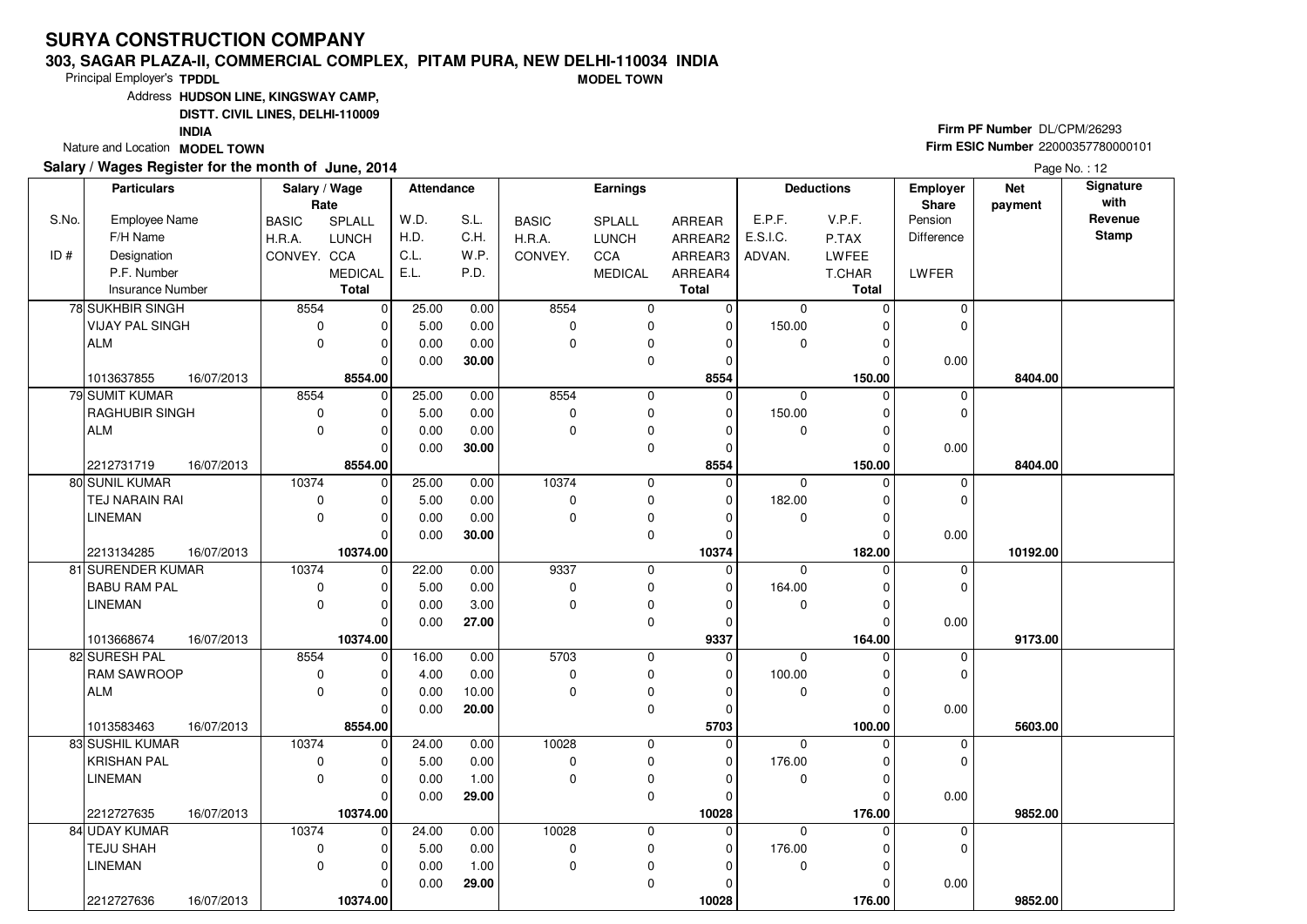#### **303, SAGAR PLAZA-II, COMMERCIAL COMPLEX, PITAM PURA, NEW DELHI-110034 INDIAMODEL TOWN**

Principal Employer's**TPDDL**

Address**HUDSON LINE, KINGSWAY CAMP,**

**DISTT. CIVIL LINES, DELHI-110009**

**INDIA**

Nature and Location **MODEL TOWN** 

### **Salary / Wages Register for the month of June, 2014**

**Firm PF Number** DL/CPM/26293 **Firm ESIC Number** <sup>22000357780000101</sup>

|       | <b>Particulars</b>                |              | Salary / Wage<br>Rate |       | <b>Attendance</b> | <b>Earnings</b> |                |                  | <b>Deductions</b> |                    | Employer<br>Share | <b>Net</b><br>payment | Signature<br>with |
|-------|-----------------------------------|--------------|-----------------------|-------|-------------------|-----------------|----------------|------------------|-------------------|--------------------|-------------------|-----------------------|-------------------|
| S.No. | <b>Employee Name</b>              | <b>BASIC</b> | SPLALL                | W.D.  | S.L.              | <b>BASIC</b>    | SPLALL         | ARREAR           | E.P.F.            | V.P.F.             | Pension           |                       | Revenue           |
|       | F/H Name                          | H.R.A.       | <b>LUNCH</b>          | H.D.  | C.H.              | H.R.A.          | <b>LUNCH</b>   | ARREAR2          | E.S.I.C.          | P.TAX              | <b>Difference</b> |                       | <b>Stamp</b>      |
| ID#   | Designation                       | CONVEY. CCA  |                       | C.L.  | W.P.              | CONVEY.         | CCA            | ARREAR3          | ADVAN.            | LWFEE              |                   |                       |                   |
|       | P.F. Number                       |              | <b>MEDICAL</b>        | E.L.  | P.D.              |                 | <b>MEDICAL</b> | ARREAR4          |                   | T.CHAR             | LWFER             |                       |                   |
|       | <b>Insurance Number</b>           |              | Total                 |       |                   |                 |                | <b>Total</b>     |                   | <b>Total</b>       |                   |                       |                   |
|       | 85 UMESH KUMAR                    | 8554         | -o l                  | 19.00 | 0.00              | 6558            | 0              | $\mathbf 0$      | $\mathbf 0$       | $\Omega$           | $\mathbf 0$       |                       |                   |
|       | <b>LAL CHAND</b>                  | 0            | U                     | 4.00  | 0.00              | $\mathbf 0$     | 0              | $\mathbf 0$      | 115.00            | U                  | $\Omega$          |                       |                   |
|       | <b>ALM</b>                        | 0            | $\Omega$              | 0.00  | 7.00              | $\mathbf 0$     | 0              | 0                | $\mathbf 0$       | $\Omega$           |                   |                       |                   |
|       |                                   |              | $\Omega$              | 0.00  | 23.00             |                 | $\mathbf 0$    | $\mathbf 0$      |                   | $\Omega$           | 0.00              |                       |                   |
|       | 16/07/2013<br>2212731721          |              | 8554.00               |       |                   |                 |                | 6558             |                   | 115.00             |                   | 6443.00               |                   |
|       | 86 VASHIST                        | 8554         | $\mathbf 0$           | 24.00 | 0.00              | 8269            | 0              | $\mathbf 0$      | $\mathbf 0$       | $\Omega$           | 0                 |                       |                   |
|       | RAM DARSH YADAV                   | 0            | $\Omega$              | 5.00  | 0.00              | $\mathbf 0$     | 0              | $\mathbf 0$      | 145.00            | $\Omega$           | 0                 |                       |                   |
|       | <b>ALM</b>                        | 0            | $\Omega$              | 0.00  | 1.00              | $\Omega$        | 0              | $\Omega$         | 0                 | $\Omega$           |                   |                       |                   |
|       |                                   |              | $\Omega$              | 0.00  | 29.00             |                 | $\mathbf 0$    | $\mathbf 0$      |                   | $\Omega$           | 0.00              |                       |                   |
|       | 2212778139<br>16/07/2013          |              | 8554.00               |       |                   |                 |                | 8269             |                   | 145.00             |                   | 8124.00               |                   |
|       | 87 VEER PAL                       | 8554         | $\Omega$              | 25.00 | 0.00              | 8554            | $\pmb{0}$      | 0                | $\Omega$          | $\Omega$           | 0                 |                       |                   |
|       | CHHOTE LAL                        | 0            |                       | 5.00  | 0.00              | $\mathbf 0$     | 0              | 0                | 150.00            | 0                  | $\mathbf 0$       |                       |                   |
|       | <b>ALM</b>                        | 0            | $\Omega$              | 0.00  | 0.00              | $\Omega$        | 0              | $\mathbf 0$      | 0                 | $\Omega$           |                   |                       |                   |
|       |                                   |              | 0                     | 0.00  | 30.00             |                 | 0              | 0                |                   | $\Omega$           | 0.00              |                       |                   |
|       | 1013583474<br>16/07/2013          | 10374        | 8554.00<br>$\Omega$   | 25.00 |                   | 10374           | $\mathbf 0$    | 8554<br>$\Omega$ | $\Omega$          | 150.00<br>$\Omega$ |                   | 8404.00               |                   |
|       | 88 VIJAY KUMAR<br>SIRJANAND SINGH | 0            | $\Omega$              | 5.00  | 0.00<br>0.00      | $\mathbf 0$     | 0              | 0                | 182.00            | $\Omega$           | $\mathbf 0$<br>0  |                       |                   |
|       | <b>LINEMAN</b>                    | $\mathbf 0$  | 0                     | 0.00  | 0.00              | $\Omega$        | 0              | $\Omega$         | 0                 | 0                  |                   |                       |                   |
|       |                                   |              | $\Omega$              | 0.00  | 30.00             |                 | $\mathbf 0$    | $\Omega$         |                   | $\Omega$           | 0.00              |                       |                   |
|       | 2212731726<br>16/07/2013          |              | 10374.00              |       |                   |                 |                | 10374            |                   | 182.00             |                   | 10192.00              |                   |
|       | 89 VIPIN KUMAR                    | 8554         | $\Omega$              | 22.00 | 0.00              | 7699            | $\mathbf 0$    | $\Omega$         | $\overline{0}$    | U                  | 0                 |                       |                   |
|       | <b>SHRI KRISHAN</b>               | 0            | $\Omega$              | 5.00  | 0.00              | $\mathbf 0$     | 0              | $\Omega$         | 135.00            | $\Omega$           | $\Omega$          |                       |                   |
|       | <b>ALM</b>                        | 0            | $\Omega$              | 0.00  | 3.00              | $\Omega$        | 0              | 0                | 0                 | $\Omega$           |                   |                       |                   |
|       |                                   |              | $\Omega$              | 0.00  | 27.00             |                 | 0              | $\mathbf 0$      |                   | $\Omega$           | 0.00              |                       |                   |
|       | 2212728045<br>16/07/2013          |              | 8554.00               |       |                   |                 |                | 7699             |                   | 135.00             |                   | 7564.00               |                   |
|       | 90 VIRENDER KUMAR                 | 8554         | $\mathbf 0$           | 25.00 | 0.00              | 8554            | 0              | 0                | 0                 | O                  | 0                 |                       |                   |
|       | <b>KEDARI PAL</b>                 | 0            | $\Omega$              | 5.00  | 0.00              | $\mathbf 0$     | 0              | $\Omega$         | 150.00            | $\Omega$           | 0                 |                       |                   |
|       | <b>ALM</b>                        | 0            | $\Omega$              | 0.00  | 0.00              | 0               | 0              | 0                | 0                 | $\Omega$           |                   |                       |                   |
|       |                                   |              | $\Omega$              | 0.00  | 30.00             |                 | 0              | $\Omega$         |                   | $\Omega$           | 0.00              |                       |                   |
|       | 2212778145<br>16/07/2013          |              | 8554.00               |       |                   |                 |                | 8554             |                   | 150.00             |                   | 8404.00               |                   |
|       | 91 VISHNU PANDIT                  | 10374        | $\mathbf 0$           | 25.00 | 0.00              | 10374           | 0              | 0                | $\mathbf 0$       | U                  | 0                 |                       |                   |
|       | KHUSHNANDAN PANDIT                | 0            | $\Omega$              | 5.00  | 0.00              | $\mathbf 0$     | 0              | $\mathbf 0$      | 182.00            | U                  | 0                 |                       |                   |
|       | <b>LINEMAN</b>                    | $\mathbf 0$  | $\Omega$              | 0.00  | 0.00              | $\mathbf 0$     | 0              | $\Omega$         | 0                 | $\Omega$           |                   |                       |                   |
|       |                                   |              | 0                     | 0.00  | 30.00             |                 | 0              | $\Omega$         |                   | $\Omega$           | 0.00              |                       |                   |
|       | 2212728050<br>16/07/2013          |              | 10374.00              |       |                   |                 |                | 10374            |                   | 182.00             |                   | 10192.00              |                   |